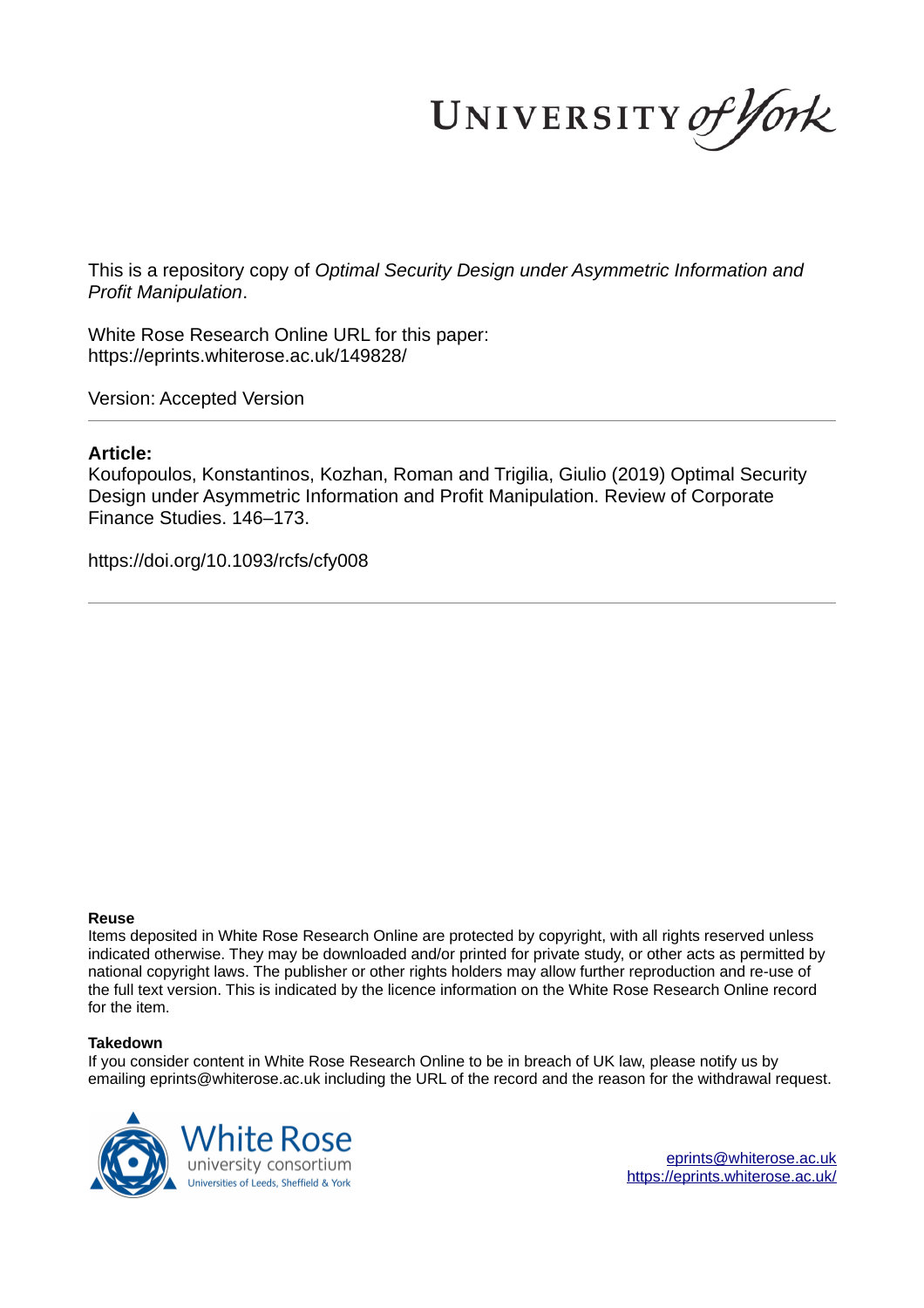# Optimal Security Design under Asymmetric Information and Profit Manipulation<sup>∗</sup>

Kostas Koufopoulos† Roman Kozhan<sup>‡</sup> Giulio Trigilia<sup>§</sup>

#### Abstract

We consider a model of external financing in which entrepreneurs are privately informed about the quality of their projects and seek funds from competitive financiers. The literature restricts attention to monotonic or 'manipulation proof' securities and finds that straight debt is the uniquely optimal contract. Monotonicity is commonly justified by the argument that it would arise endogenously if the entrepreneur can window dress the realized earnings before contract maturity. We explicitly characterize the optimal contracts when entrepreneurs can engage in window dressing and/or output diversion, and derive necessary and sufficient conditions for straight debt to be optimal. Contrary to conventional wisdom, debt is often suboptimal and it is never uniquely optimal. Optimal contracts are non-monotonic and induce profit manipulation in equilibrium. They can be implemented as performance-sensitive debt.

Key words: security design, capital structure, asymmetric information, profit manipulation, window dressing.

JEL classification: D82; D86; G32; M40.

†University of Leictester, School of Business, email: kkoufopoulos@gmail.com.

<sup>∗</sup>We would like to thank Robert Akerlof, Dan Bernhardt, Peter Buisseret, Peter DeMarzo, Bhaskar Dutta, Marina Halac, Peter Hammond, Ilan Kremer, Dimitri Migrow, Motty Perry, Herakles Polemarchakis, Uday Rajan (the editor), David Ronayne and an anonymous referee. All mistakes are our own.

<sup>‡</sup>University of Warwick, Warwick Business School, email: Roman.Kozhan@wbs.ac.uk.

<sup>§</sup>University of Rochester, Simon Business School, email: giulio.trigilia@simon.rochester.edu.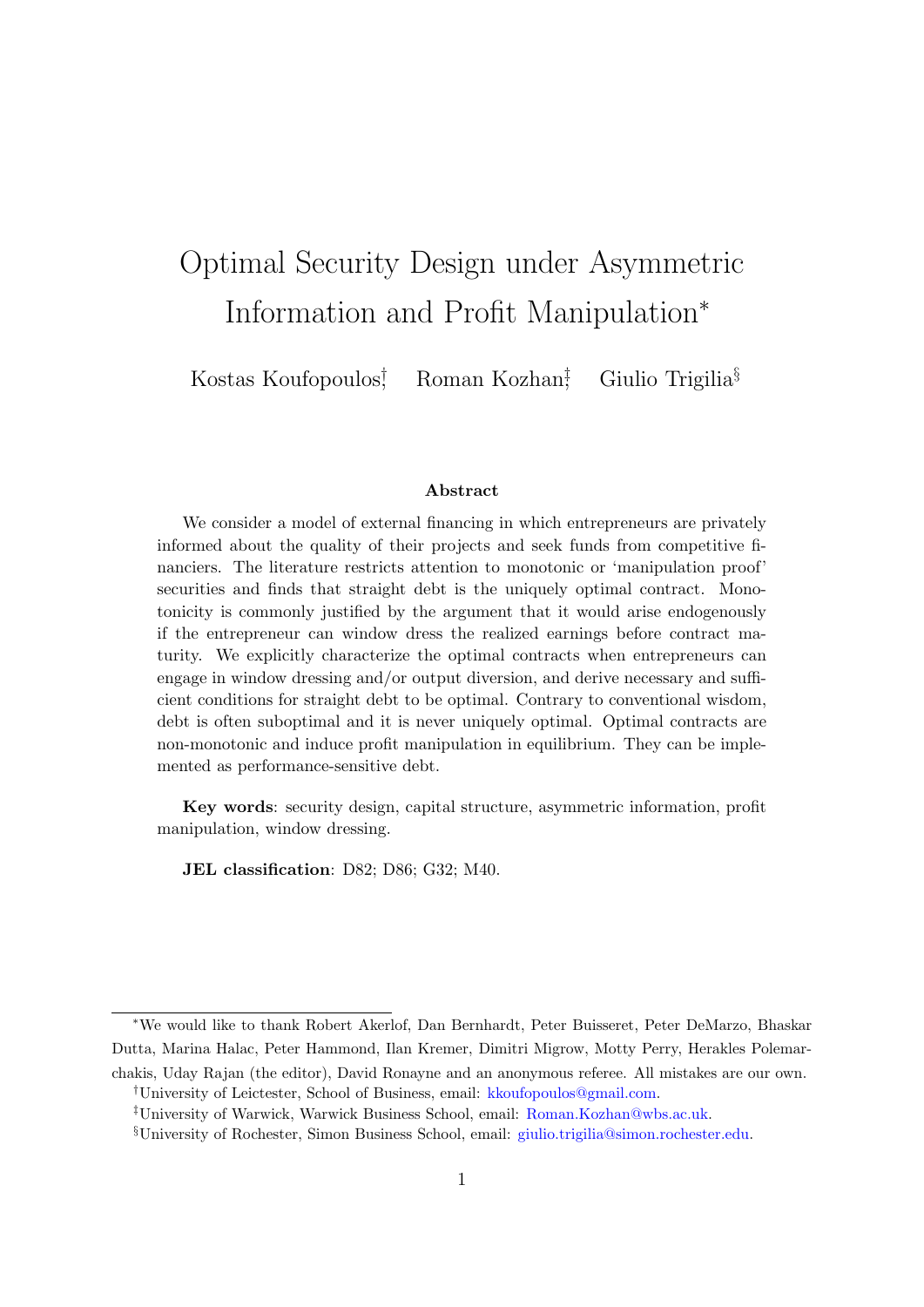# 1 Introduction

Asymmetric information is often used to explain the prevalence of debt as a means of external financing. Early theories focused on frictions that arise after cash flows realize, showing that debt minimizes the deadweight losses associated with monitoring and verification when cash flows are only partially or costly observable.<sup>1</sup> Subsequent work derived the optimality of debt under ex-ante asymmetries of information.<sup>2</sup> The idea is that borrowers are often better informed than lenders about the distribution of future cash flows, or that they need to exert effort to generate the cash flows. In either case, the same two conditions are sufficient for debt to be optimal: (i) cash flows distributions are hazard-rate ordered in the borrower's quality, or in the degree of effort exerted; (ii) securities' payoffs are restricted to be monotonic functions of the realized cash flows, so that performance-based bonuses or other non-monotonicities are assumed away.<sup>3</sup>

In this paper we explore when and why ruling out such bonuses is optimal, and we derive necessary and sufficient conditions on fundamentals under which the optimal securities are monotonic. Although we focus on adverse selection (that is, we build on Nachman and Noe (1994)), similar insights extend to the moral hazard setting of Innes (1990). When borrowers are better informed about the distribution of future cash flows relative to their lenders, high quality borrowers can either credibly signal their type, or they end up paying an information cost through the underpricing of the securities they issue. Since better borrowers are less likely to generate low cash flows, this information cost is minimized if the securities issued offer the greatest downside protection and the lowest upside gain which secure that the lenders obtain their desired return.

It follows that non-monotonic contracts challenge the optimality of straight debt. This occurs because, relative to debt, they increase the cash payed out to the lenders in low states of the world, at the expense of the cash payed out to them in high states. Namely, lenders who issued non-monotonic contracts have a greater downside protection and a lower upside gain than lenders who issued straight debt. In the security design language,

<sup>1</sup>See the costly-state-verification models of Townsend (1979) and Gale and Hellwig (1985).

<sup>&</sup>lt;sup>2</sup>See especially Innes (1990, 1993), Nachman and Noe (1994) and DeMarzo and Duffie (1999). These models formalize intuitions already present in Myers and Majluf (1984).

 ${}^{3}$ In a moral hazard setting, Hébert (2017) studies a model where effort moral hazard and risk shifting are simultaneously present and shows that the optimal contract is always monotonic; Antic (2014), and Lee and Rajan (2016) show that monotonic contracts are optimal when the principal is ambiguity averse. In an adverse selection setting, Malenko and Tsoy (2018) show that the optimal contract is monotonic when the principal is ambiguity averse.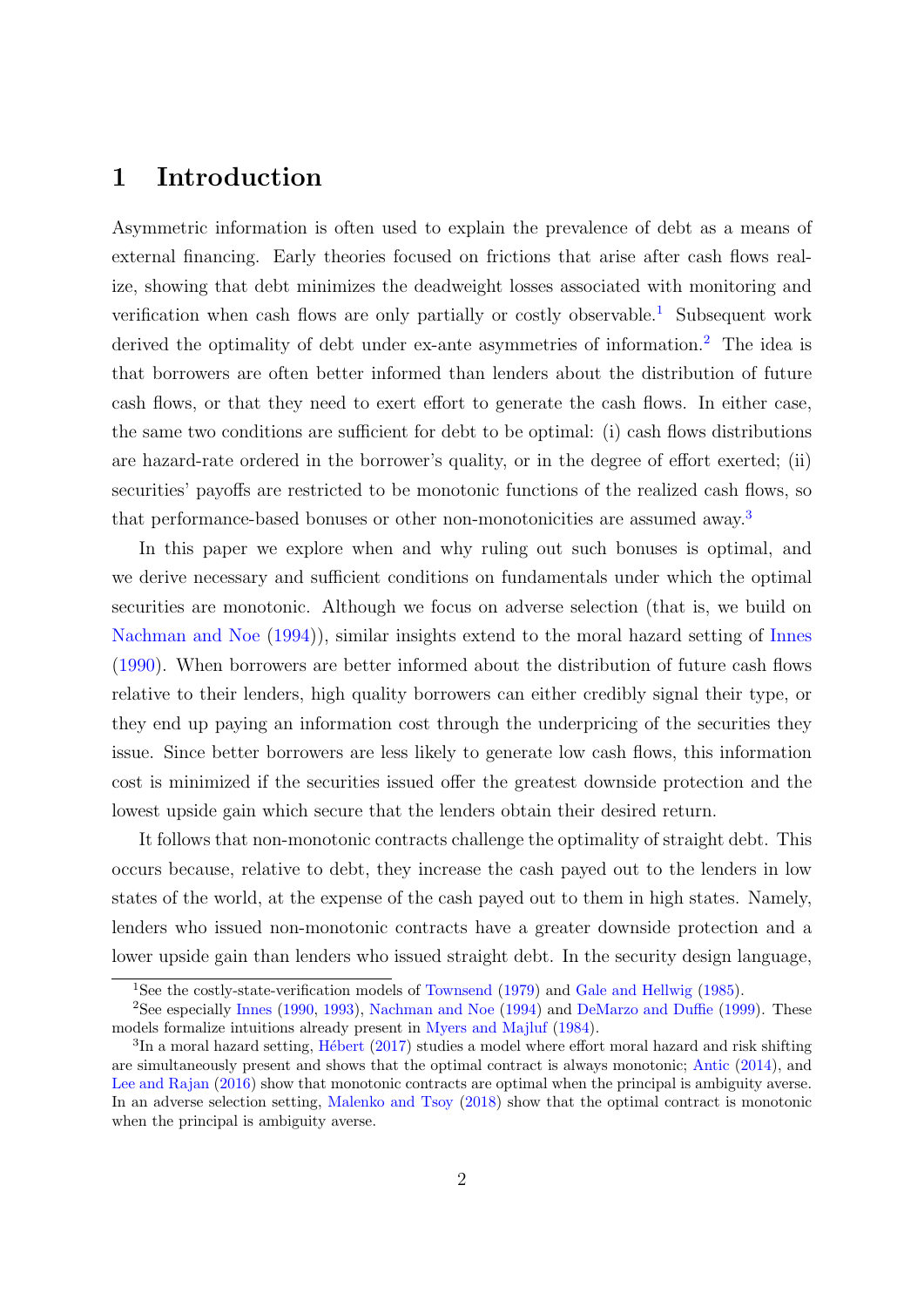the payoff of such non-monotonic securities crosses the one of straight debt from the right, reducing the mispricing of the securities issued by better quality borrowers.

So, what prevents such contracts from being used? The common explanation appeals to window dressing possibilities. A (possibly discrete) performance-based bonus is paid when the realized cash flows exceed some pre-specified benchmark. Now, suppose that a borrower can window dress the cash flows - perhaps by secretly borrowing additional funds from a friend.<sup>4</sup> She clearly has an incentive to window dress when the realized cash flows do not hit the benchmark, in order to cash the bonus. So, window dressing effectively transforms debt with bonuses into straight debt, with 'real' (correctly anticipated) face value equal to the contractual face value minus the bonus. The above story is sound if: (i) window dressing possibilities are unbounded (e.g., the 'friend' has a deep pocket); and (ii) borrowers may never be caught cheating. However, often some of these conditions fail empirically.

In this paper, we generalize the results of Nachman and Noe (1994) to encompass such cases. We characterize optimal securities and derive novel testable predictions relating the size of bonuses to cross-sectional differences in asymmetric information and to the efficacy of the legal system. In particular, we explicitly model window dressing by assuming that, in the interim period, the borrower has access to a credit line from a 'friend'. The credit line enables her potentially to window dress earnings up to a fixed upper bound (with respect to which we perform comparative static exercises), as well as to divert output. We allow the window dressing and diversion bounds to depend on the realized cash flow and we show that the optimal contracts is non-monotonic and it involves profit manipulation.

The key observation driving the results is as follows. Consider three possible realizations of the cash flows: \$10, \$20 and \$30. Further, suppose that cash flows can be window dressed up to \$15, perhaps by secretly borrowing from a friend. An entrepreneur with a realized cash flow of \$10 can claim to have \$20, but not \$30. In contrast, an entrepreneur with \$20 can easily claim to have \$30. Because the \$10 type cannot pretend to be the \$30 type, this example describes a situation known in the contracting literature as a failure of the nested-range-condition, as defined in Green and Laffont (1986). This condition is both necessary and sufficient for the revelation principle to hold – or, in our language, for concentrating attention without loss of generality on contracts that prevent any profit

<sup>&</sup>lt;sup>4</sup>Importantly, a secret third-party loan is just one of the many possible examples of window dressing, which is a more general phenomenon. As it will be clear, our qualitative results do not depend on the specific source of window dressing opportunities, but rather on their extent.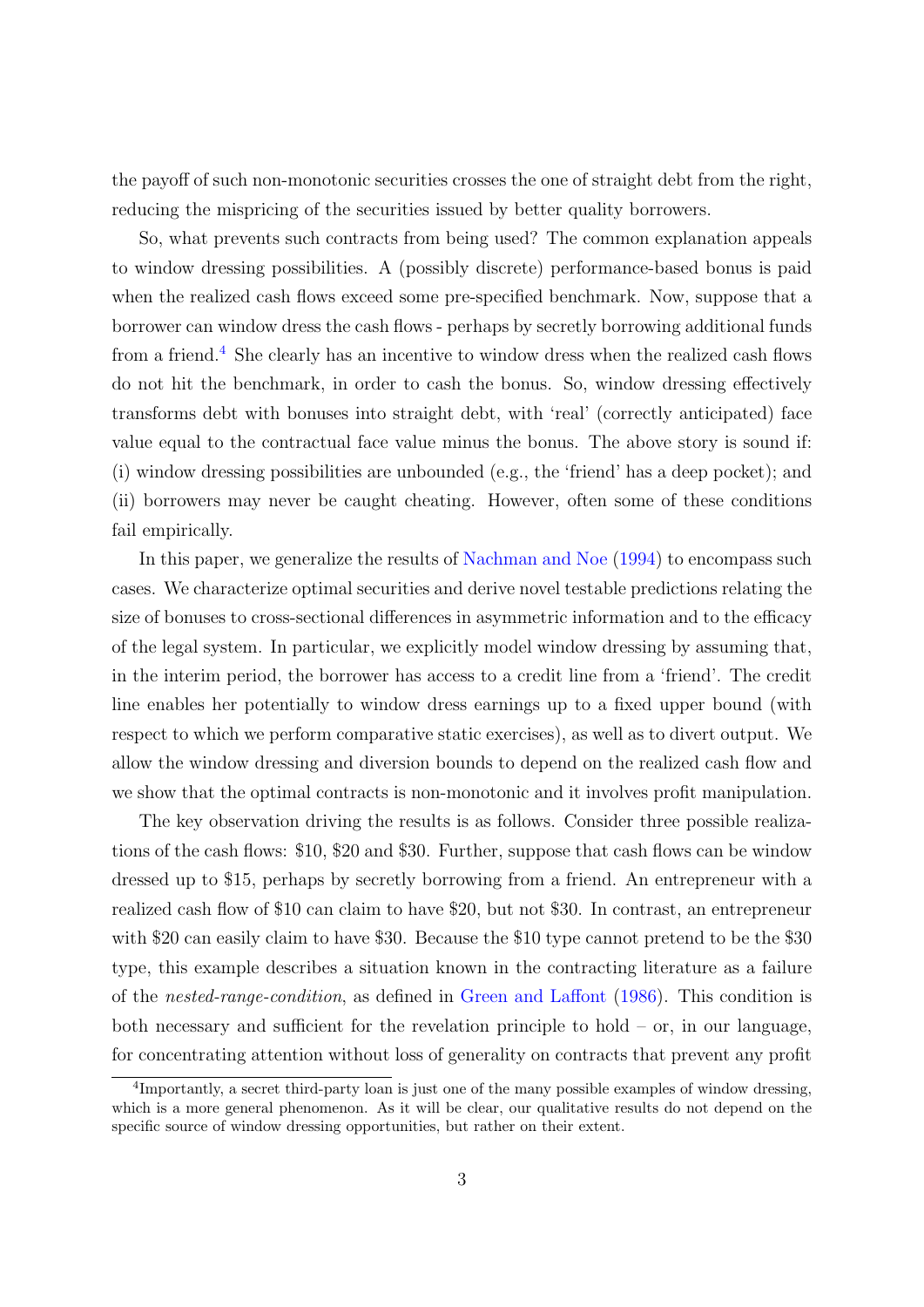manipulation on the equilibrium path.

The immediate and, in our opinion, important consequence of a failure of the nestedrange-condition is that contracts involving profit manipulation in equilibrium implement allocations that cannot be achieved otherwise. In fact, we show that they strictly reduce the mispricing of the securities issued by better borrower types for some (most) parameter values. We characterize two parameter regions where the uniquely optimal security requires profit manipulation. In one region, the equilibrium is pooling and all borrowers issue non-monotonic securities, such as debt with a strictly positive performance-based bonus. In the other region, the equilibrium is separating and better borrowers issue nonmonotonic securities, whereas the worst borrowers can issue any other security, e.g. debt or equity.

Furthermore, for sufficiently large window dressing possibilities the aforementioned justification for monotonicity of securities holds, and every non-monotonic contract is ex post equivalent to straight debt, with 'real' face value equal to the nominal face value minus the bonus (as in Nachman and Noe (1994)). One contribution of our paper is to explicitly characterize what 'sufficiently large' means analytically, i.e., to derive necessary and sufficient conditions for debt to be optimal. We also show that such conditions are never satisfied if the distribution of future cash flows is unbounded above - this is especially relevant for structural models, where often cash flows are assumed to be either log-normally or exponentially distributed. Moreover, debt is never uniquely optimal: there always exists a non-monotonic contract ex post equivalent to debt. We also provide numerical examples to demonstrate that the region where debt contracts belong to the set of optimal contracts is not only quite limited, but it also corresponds to the most extreme degrees of manipulation opportunities and adverse selection. In this region, there always exist optimal non-monotonic contracts that are ex post equivalent to debt.

Our model is explicitly designed to study the effect of window dressing on optimal securities. However, window dressing is only one possible type of output manipulation, the other being cash diversion. In the analysis, we allow for both window dressing and cash diversion; our results cover both cases. The main insight obtained from cash diversion is that it induces manipulation also with monotonic securities, which is not true for window dressing. As a result, it constraints the set of firms that can be successful in raising external financing.

One important question concerns the empirical implications of our exercise. Non-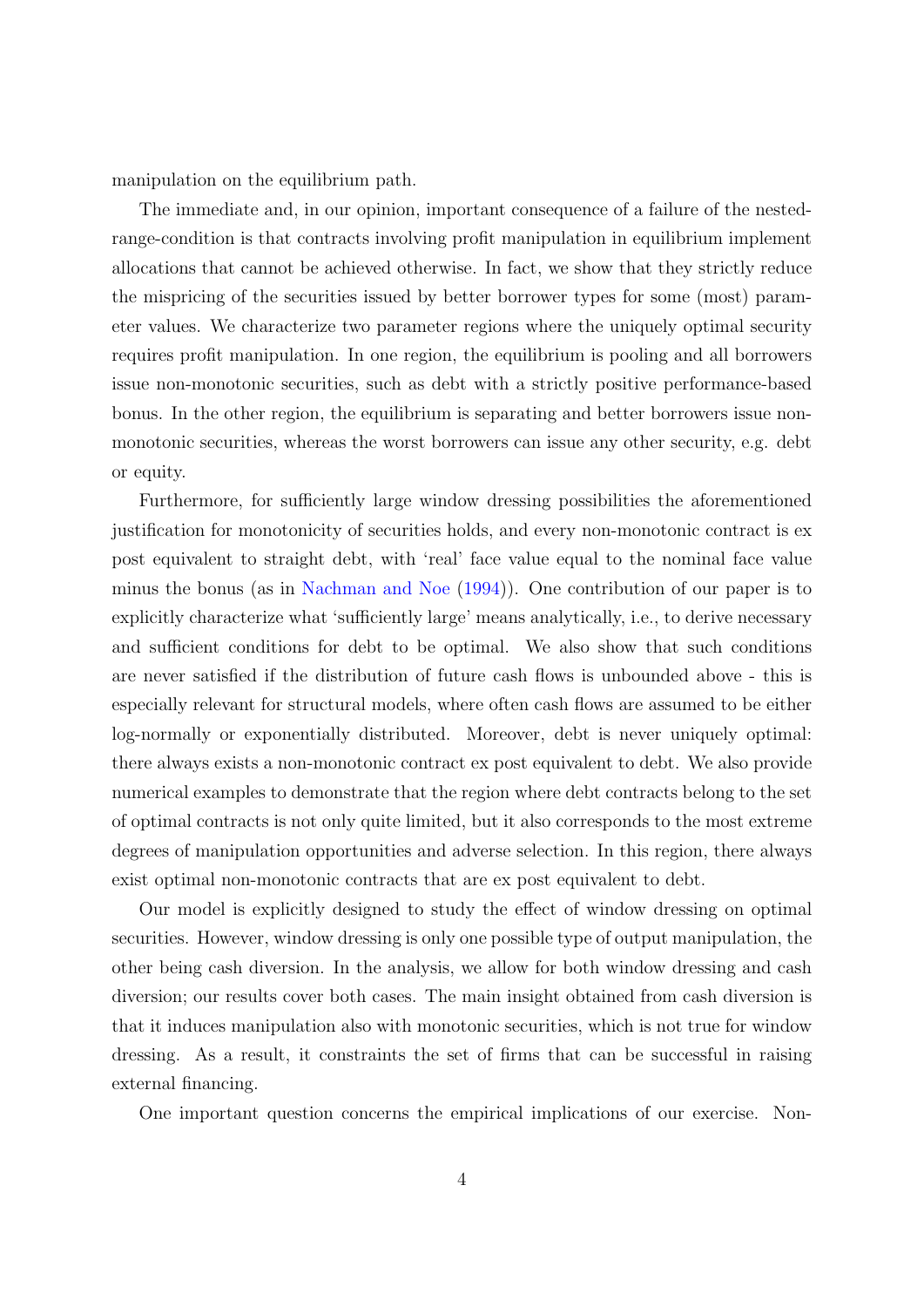monotonic contracts are hard to observe in reality, and presumably this explains some of the literature's incentives to assume monotonicity in the first place. We would like to point out that, although not as frequently as debt, non-monotonic contracts do exist, especially in the context of managerial compensation.

Managerial compensation typically features performance-based bonuses, that may often be discrete and sizable. These bonuses induce a non-monotonicity in outside investors' compensation, and – consistent with our predictions – they introduce incentives for the managers to manipulate earnings in order to cash the bonus. Our model provides an equilibrium explanation of such manipulations, where they are priced out and used optimally as a signaling device or to reduce mispricing. We predict that the lower the extent of feasible manipulations and the smaller the distance across entrepreneurial types in terms of net present values, the larger should be both the dispersion in bonuses across entrepreneurs, as well as the informational content of the bonus. Indeed, larger bonuses are granted to higher quality entrepreneurs in the separating region of the model.

The paper unfolds as follows. Section 2 reviews the relevant literature. Section 3 presents the baseline model. Section 4 introduces the relevant securities, and discusses when and how they induce profit manipulation. Section 5 derives our main results. Section 6 presents some parametric examples to streamline our findings. Section 7 concludes.

## 2 Literature Review

Our paper is closely related to the literature on security design under asymmetric information. Myers and Majluf (1984) developed the 'pecking order' theory of debt optimality under asymmetric information in a set up where only debt and (inside or outside) equity contracts were allowed. Noe (1988) first showed that their theory required somewhat restrictive assumptions on the distributions of earnings. Innes (1993) and Nachman and Noe (1994) revisited the theoretical argument allowing for a broader set of contracts than debt and equity. These papers found that to obtain debt as the optimal security some monotonicity constraint has to be imposed both on the type space, and on the set of feasible securities. The latter constraint restricts admissible contracts to those that are 'manipulation proof'. Since then, the monotonicity constraint has been widely used. Prominent examples include DeMarzo and Duffie (1999); DeMarzo et al. (2005); Inderst and Mueller (2006); Axelson (2007); Axelson et al. (2009); Gorbenko and Malenko (2011);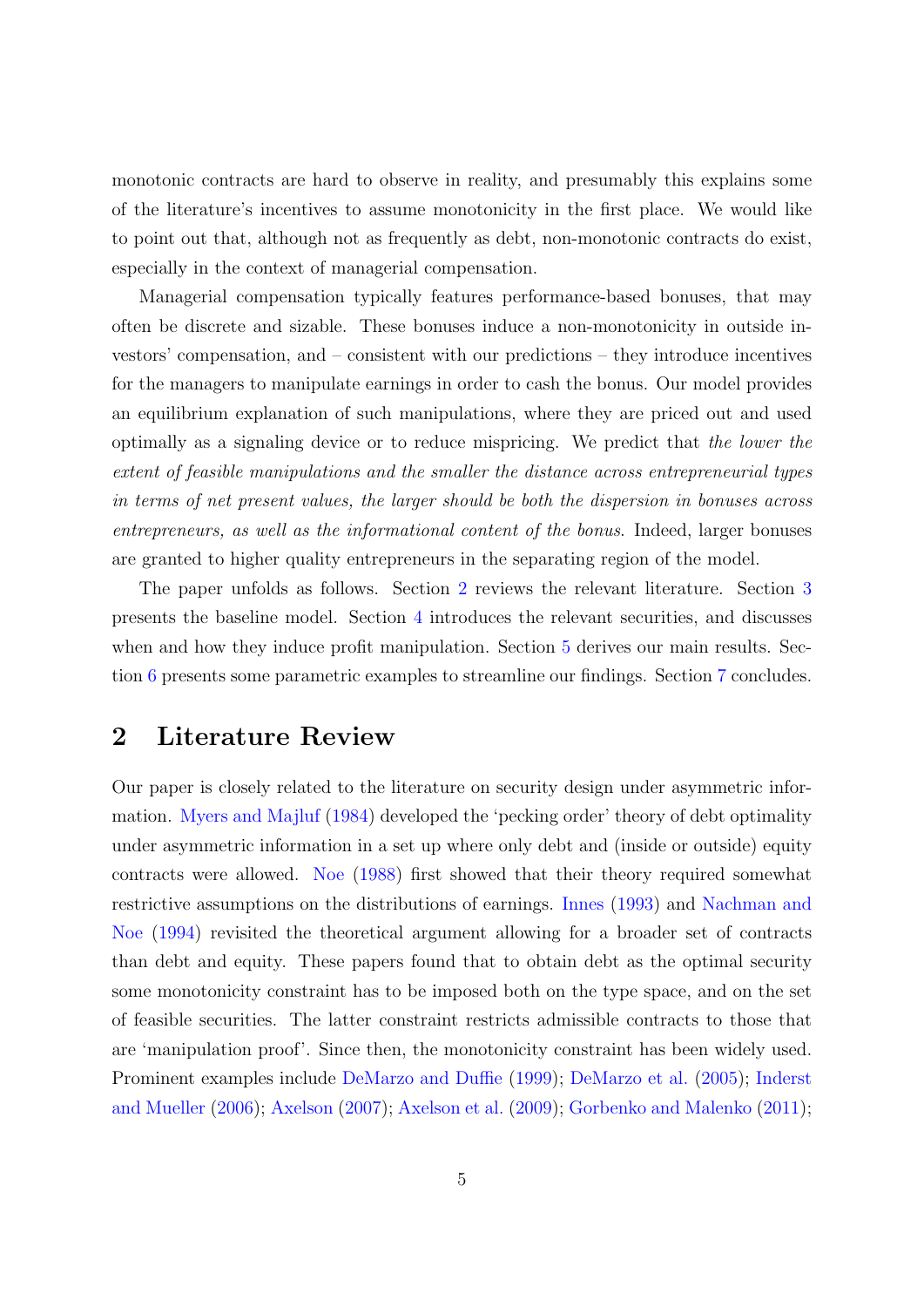Philippon and Skreta (2012); Scheuer (2013). Our contribution is to derive necessary and sufficient conditions for monotonicity to be without loss of generality.

Furthermore, our paper is related to the literature on optimal contracting under profit manipulation. The existing papers can be separated along two dimensions: (i) whether manipulations are assumed to be bounded (and a function of types) or not; and (ii) whether repayments can be extracted via additional tools such as verification, termination or liquidation of the firm. A literature originating from Townsend (1979) and Gale and Hellwig (1985) models unbounded manipulation with the possibility of verifying the earnings at a cost (the so-called 'costly state verification' models). Bolton and Scharfstein (1990) and Hart and Moore (1998) study related models where verification is substituted with the threats of termination and liquidation. In contrast, Green and Laffont (1986) consider a set up with bounded manipulation possibilities but no verification. They provide a necessary and sufficient condition for the revelation principle to hold – the nested range condition – which fails naturally in financial contracting models where the set of feasible manipulations is likely to be convex and depends on the type.

Lacker and Weinberg (1989) studied a model of ex post moral hazard where profit manipulation opportunities move optimal contracts from debt toward equity-like arrangements. Recent work that explicitly models profit manipulation opportunities includes Picard (2000), Crocker and Slemrod (2007), Sun (2014), Guttman and Marinovic (2017) and Strobl and Povel (2018). To our knowledge, previous papers did not allow for profit manipulation within an adverse selection context, which is the focus of this paper.

### 3 The Economy

There are two dates  $\{0,1\}$ , an *entrepreneur* and a competitive *financier*. Both agents are risk-neutral and maximize date one consumption. The entrepreneur has a project that generates stochastic date one earnings  $x \in X$  and requires a fixed input of  $I > 0$  at date zero. The financier has wealth  $W > I$ , and can either lend it to the entrepreneur or store it without depreciation. The set of possible earnings realizations is  $X \equiv [0, K]$ . When we allow for unbounded future earnings, we let  $K$  approach infinity. There are two types of projects (entrepreneurs),  $t \in T \equiv \{l, h\}$ . Types differ according to their distribution of earnings. The cumulative distribution function  $(cdf)$  over X for a type t project is  $F_t(x)$ ; its associated density is  $f_t(x) > 0$  for every  $x \in X$ . The project's type is private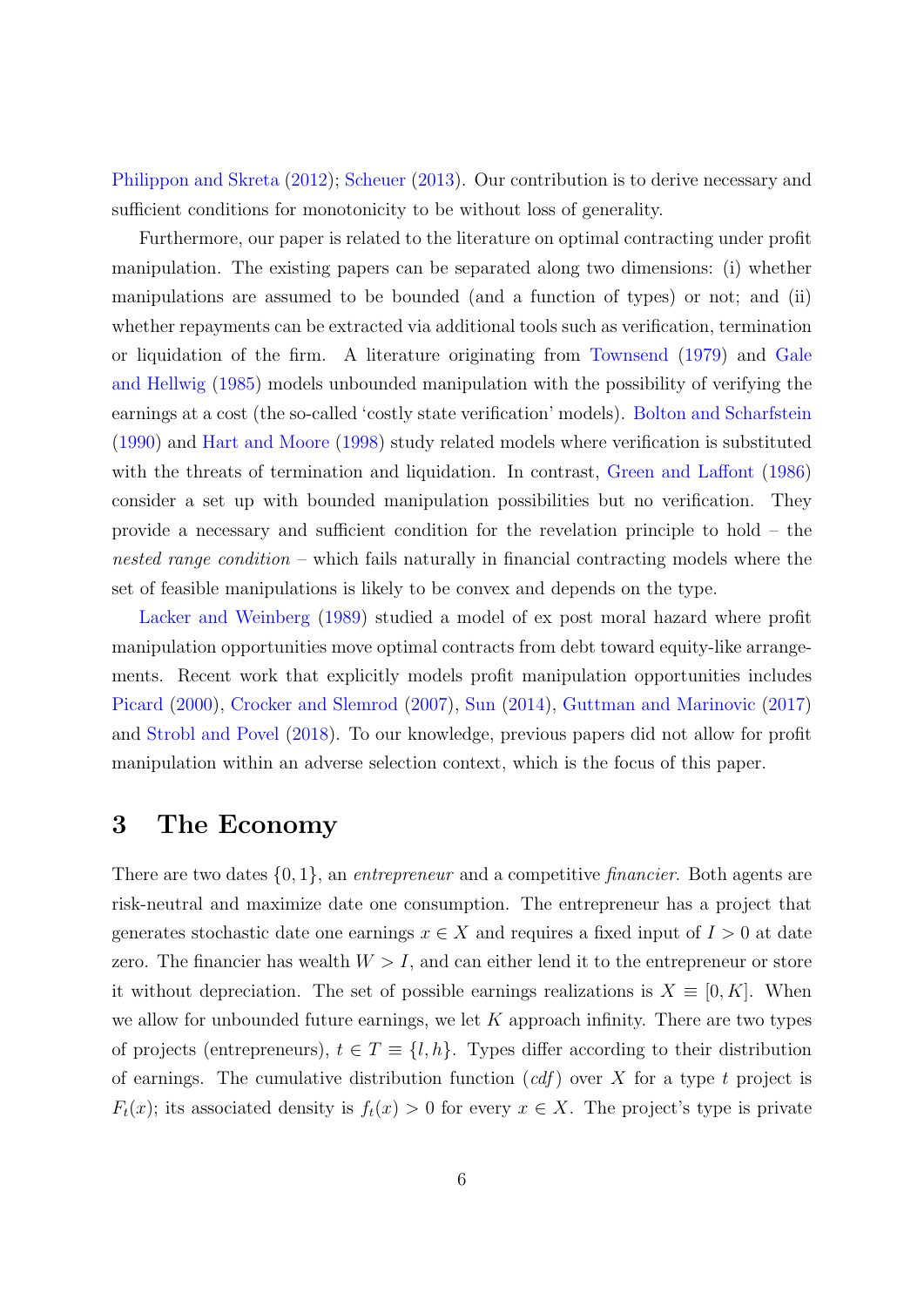information of the entrepreneur. Outside financiers only know that a fraction  $\lambda_l \in (0,1)$ are type l projects, and a fraction  $\lambda_h = (1 - \lambda_l)$  are type h projects. All projects have positive net present value, and the firm's assets in place are assumed to be zero. Denote by  $\mathbb{E}_t[x] = \int_0^K x dF_t(x)$  the full information expected value of a type t project. We assume that all projects have positive net present value:

Assumption 1:  $\mathbb{E}_t[x] \geq I > 0$  for every  $t \in T$ .<sup>5</sup> (A1)

In addition, we make the following standard assumptions on the distributions of earnings:

### $\lambda$ ssumption 2:  $(A2)$

• Strict Monotone Likelihood Ratio Property (MLRP):  $\frac{\partial}{\partial x} \left( \frac{f_h(x)}{f_l(x)} \right)$  $f_l(x)$  $\Big) > 0$  for every x.

Continuity simplifies the analysis and it prevents contracts that penalize realizations with strictly positive probability only for one type. Strict MLRP implies that  $\mathbb{E}_h[x] >$  $\mathbb{E}_l[x]$ . Both assumptions are standard in the literature (see for instance DeMarzo et al. (2005)). The timing of the game is as follows:

- date 0: The entrepreneur of type t issues publicly a *security* (financial contract) denoted by s. Each financier simultaneously quotes a price  $P(s)$  at which he is willing to buy the securities. If a contract is signed (securities are sold), the entrepreneur collects  $P(s)$ . Subsequent investment is observable and verifiable;
- date 1: Realized earnings  $x \in X$  are perfectly but privately observed by the entrepreneur. She can costlessly manipulate reported earnings by secretly borrowing from friends up to  $\bar{\eta}(x) \geq 0$  or diverting  $\underline{\eta}(x) \leq x$ , and then report earnings  $m \in M(x) \equiv [x - \eta(x), x + \overline{\eta}(x)].$  The possibility of manipulation and its magnitude is common knowledge at date 0;
- date 2: Claims are settled based on borrower's reported earning; the game ends.

#### Timeline

| • Contracting stage | • Entrepreneur observes $x$<br>and reports $m(x s)$ | • Claims are settled |
|---------------------|-----------------------------------------------------|----------------------|
| $t=0$               | $t=1$                                               | $t=2$                |

<sup>&</sup>lt;sup>5</sup>A1 guarantees that investment is risky, because  $I > 0$  and strict positivity of  $f_t(x)$  for every x imply that  $F_t(I - \epsilon) > 0$  for all  $t \in T$ , for  $\epsilon > 0$ .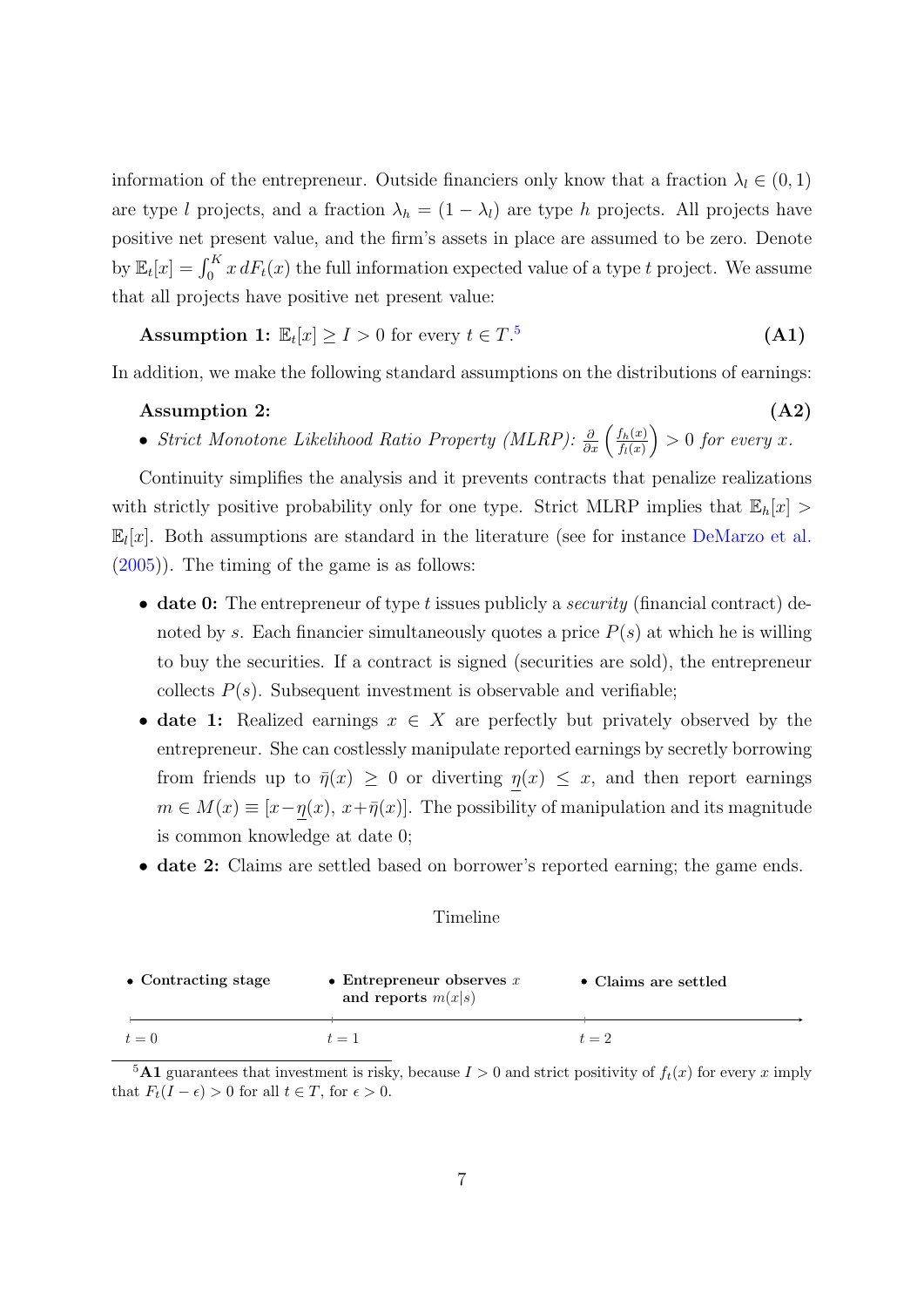The novel ingredient that differentiates our findings from existing results is the possibility of ex post profit manipulation. We summarize the restrictions imposed on the manipulation technology in the following assumption:

Assumption 3: The set of feasible manipulated earnings for given  $x \in X$  is: (A3a)

$$
M(x) \equiv [x - \eta(x), x + \overline{\eta}(x)]
$$

where  $\eta(x)$  and  $\overline{\eta}(x)$  are  $\mathbb{C}^1$  functions such that for every x: (i)  $\eta(x) \leq x$  and  $\eta'(x) \in [0,1)$ ; (*ii*)  $\overline{\eta}(x) \leq K - x$  and  $\overline{\eta}'(x) \geq -1$ .

Condition  $\bar{\eta}'(x) \geq -1$  guarantees that the higher the realized output, the higher the output that can be reported. We allow for unbounded secret borrowing to nest Nachman and Noe (1994) results as a special case of our framework. We assume that  $M(x)$  is a convex set because if the entrepreneur can divert k dollars from the project to his own accounts, we believe he should be able to divert also  $k - \epsilon$  for every  $\epsilon \in [0, k]$ .

Since profit manipulation possibilities are the key innovation of our model relative to the existing work, a few comments are due. First, we use the term window dressing to denote any *upward profit manipulation* for two main reasons: first, to be in line with most of the previous security design papers that refer to window dressing possibilities as the main problem affecting non-monotonic security designs; second, and most importantly, because our assumption is equivalent to a simple formal model of window dressing in the literal sense, that is, a model of secret borrowing from friends. Indeed, we could think about a third party who is directly related to the borrower (and so not subject to ex post informational asymmetries) and who provides a short-term bridge financing at the interim stage. The bounds on window dressing possibilities would naturally corresponds to the depth of this friend's pocket, hence such a model would be equivalent to ours.

In addition, although we believe that there is a potential risk of strategic default as well as other issues in raising the necessary funds from a 'friend', in this model we assume that all those impediments are absent for the following reason. The literature justifies the monotonicity constrain due to the possibility of window dressing and concludes that debt arises as the optimal contract under this assumption. We will claim that this is not the case (as it is true only in some extreme cases). To clarify this point we make this manipulation as easy as possible for the entrepreneur (subject to our manipulation boundaries) and show that even in this hypothetical scenario manipulation does not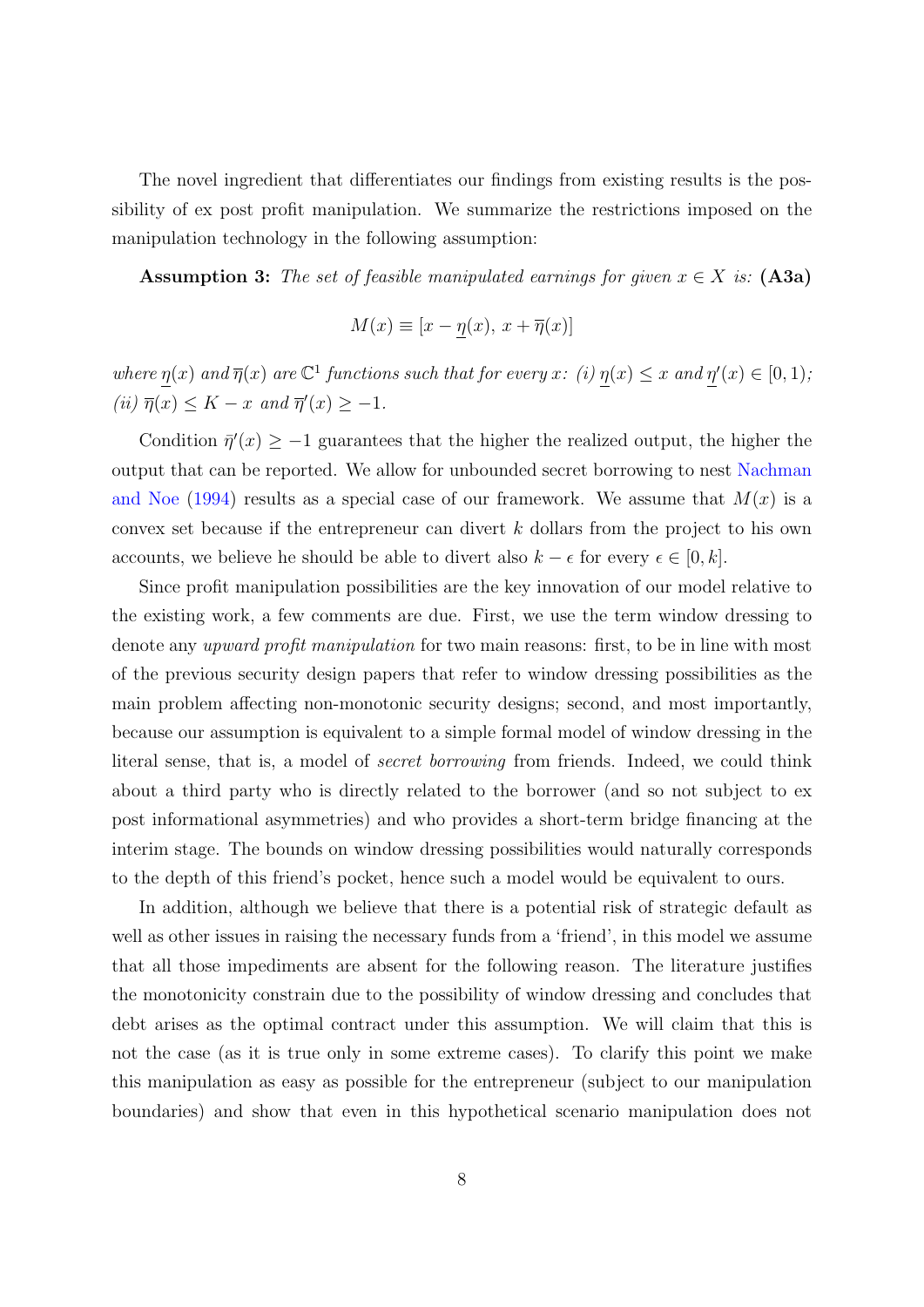eliminate non-monotonicity of the equilibrium contact. Surely, if one makes manipulation even more difficult the monotonicity constraint is even harder to justify.

As for the possibility of output diversion, it is important to stress that none of our qualitative results depend on it, so the reader who just wants to consider window dressing can simply set  $\eta(x) = 0$  from now on.<sup>6</sup> Because of earnings misreporting, a security  $s(\cdot)$ cannot be a function of  $x$  as in the previous literature. Instead, it is a function of the reported earnings  $m(x|s)$ . Because  $M(x)$  is a compact set for every  $x \in X$ , we know that for every security s and every x there exists a best message  $m^*(x|s)$  defined so that:

$$
m^*(x|s) \equiv \underset{m \in M(x)}{\arg \min} \{s(m)\}.
$$

Further, because  $M(x) \subseteq X$ , we know that  $m^*(x|s) \in X$ .<sup>7</sup> Hence, the expected repayment of a security (or its *real payoff*) is a function  $s(m^*(x|s)) : X \to \mathbb{R}$ . It should be noticed that the ex post verification problem created by the possibility of profit manipulation prevents the application of the revelation principle, since  $M(x)$  does not need to satisfy the nested-range-condition of Green and Laffont (1986).

The only restriction we impose on the contract space is that each security must satisfy limited liability, as appropriately redefined in terms of messages:

**Assumption 4:** The set of admissible securities is given by:\n
$$
(A4)
$$

$$
S \equiv \{ s(m) \mid 0 \le s(m) \le m, \forall m \in X \}.
$$

If the borrower declares m and cannot repay  $s(m)$  to his financier, then the financier becomes the legitimate owner of borrower's assets.<sup>8</sup>

A possible interpretation of our limited liability assumption is that sending a message is equivalent to the action of showing the balance on the firm's account to the lenders, after any eventual window dressing or cash diversion. In this case, payments can only be

 $6$ We could have modeled diversion as *output destruction*, in which case the entrepreneur could not put the diverted amount in his pocket. However, in such a scenario the entrepreneur would be indifferent between diverting and not in equilibrium, making such possibilities useless.

<sup>7</sup>Our formulation restricts attention to direct mechanisms where the set of messages is a subset of the set of states  $X$ , following Green and Laffont (1986).

<sup>8</sup>Since the limited liability constraint must be defined in terms of messages rather than realized output, we should consider the case in which the entrepreneur declares earnings that exceed true earnings, and does not have the resources to repay the contractual obligation. In this case, the fraud becomes observable and verifiable: it is revealed that he is either lying about x or refusing to make the payment he committed to make. We implicitly assume that when the fraud is revealed the agent receives a large punishment.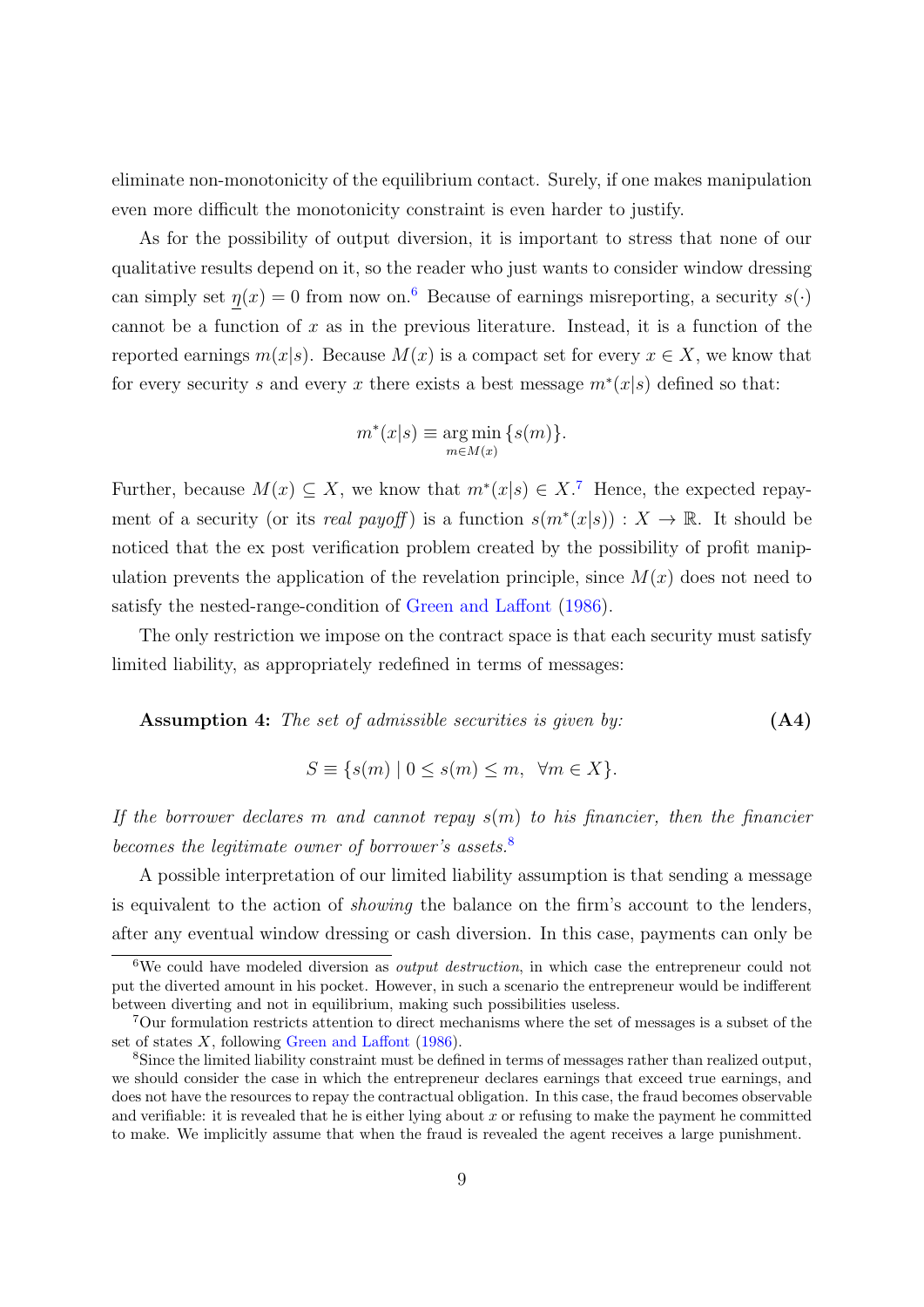weakly smaller than the total cash shown to be available in the accounts, i.e.  $m<sup>9</sup>$ 

Denote by  $V_t$  the profits of an entrepreneur of type t whose offered security s has been priced at P by the financier, and by  $V_f$  the financier's profits. Then we can write:

$$
V_t = P - I + \mathbb{E}_t[x - s(m^*(x|s))],
$$
\n(1)

$$
V_f = \mathbb{E}_{\lambda(s)}\big[s(m^*(x|s))\big] - P(s). \tag{2}
$$

The expectation in (2) is given by the sum across types (weighted by the posterior belief  $\lambda(t|s)$  that type t is issuing the contract s) of the final payoff of the security after manipulation takes place:

$$
\mathbb{E}_{\lambda(s)}\big[s(m^*(x|s))\big] \equiv \sum_{t \in T} \lambda(t|s) \bigg[ \int_{x \in X} s(m^*(x|s)) dF_t(x) \bigg].
$$

Notice that we can write  $m_t^*(x|s) = m^*(x|s)$  because the cost and benefits of output manipulation ex post are not type-dependent.

Here we adopt the concept of Perfect Bayesian Equilibrium (PBE) in pure strategies: **PBE:** A strategy profile  $(s_t^*, m^*(x|s), P^*(s))$  and a common posterior belief  $\lambda^*(t|s)$  for  $t \in T$  form a pure strategy PBE of the game if the following conditions are satisfied:

- 1. For every  $x \in X$  and for  $s \in S$ :  $m^*(x|s) = \arg \min_{x \in M(x)} \{s(m)\};$
- 2. For every  $t \in T$ ,  $s_t^*$  maximizes  $V_t(s_t, P^*(s_t), m^*)$  subject to the limited liability constraint  $(s_t \in S)$ ;
- 3. The posterior belief  $\lambda^*(t|s_t)$  is obtained from Bayes' Rule whenever possible,
- 4. Competitive Rationality: for  $s_t \in S$ ,  $P^*(s_t) = \mathbb{E}_{\lambda^*(t|s_t)}[s_t]$

As standard, a PBE is said to be *separating* if  $s_h^* \neq s_l^*$ , and *pooling* otherwise. Notice that, because investment is observable and verifiable, in every equilibrium it must be the case that either  $P^*(s_t) = 0$  (no investment), or  $P^*(s_t) \geq I$  (investment takes place). To rule out 'unreasonable' equilibria, we refine the off-equilibrium-path beliefs using the Intuitive Criterion by Cho and Kreps  $(1987)$ <sup>10</sup>

<sup>9</sup>We thank the editor for having suggested this interpretation to us.

<sup>&</sup>lt;sup>10</sup>The formal definition of the Intuitive Criterion is left to the Appendix.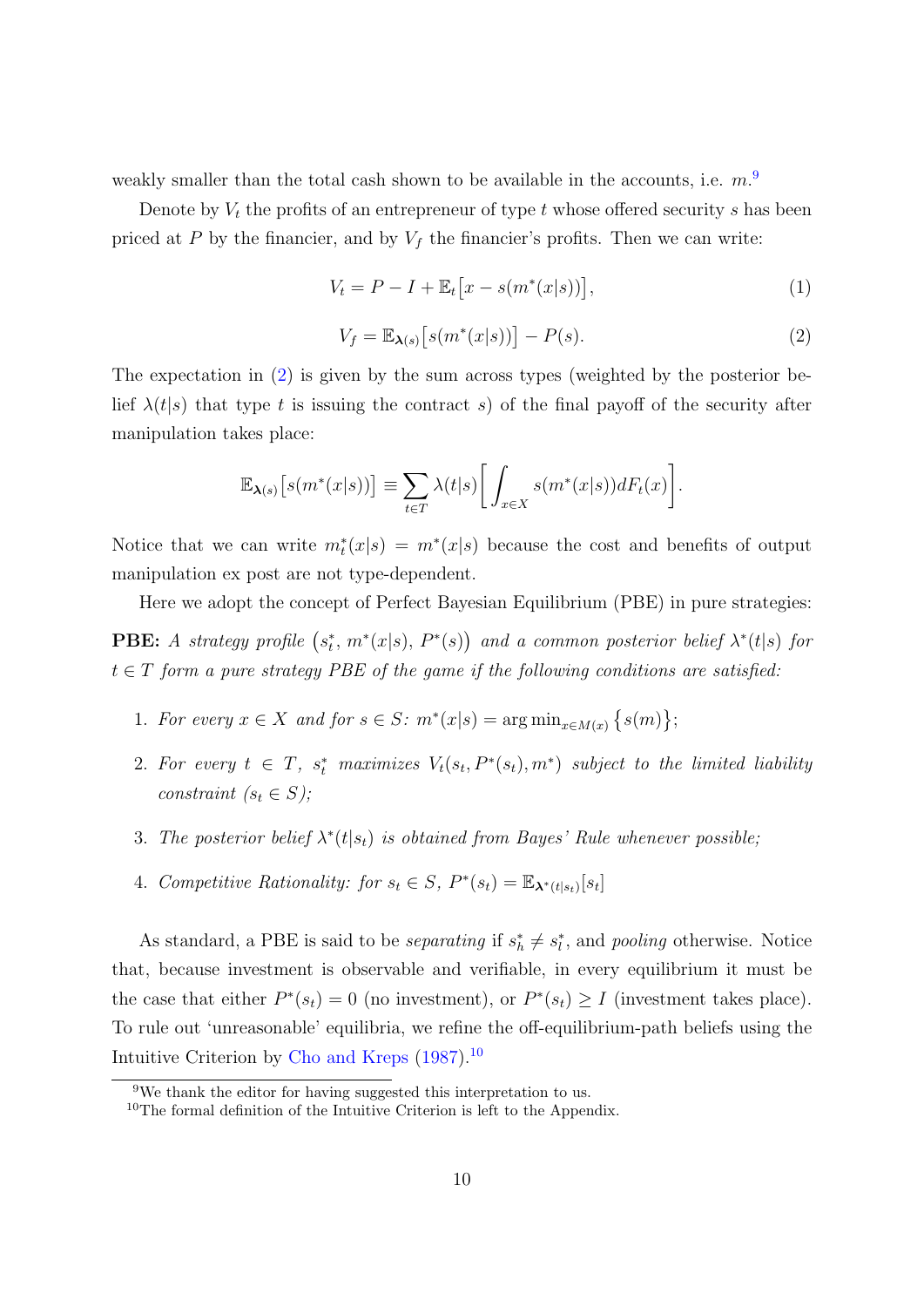## 4 Debt and Bonus Contracts

It is useful to stress again the distinction that arises in this model (unlike the existing literature) between the *promised expected payoff* and the *real expected payoff* of a security. The promised expected payoff is given by  $\mathbb{E}_{\lambda^*(s)}[s(m = x)]$ , where each realized x is assumed to be reported truthfully. In contrast, the real expected payoff is given by  $\mathbb{E}_{\lambda^*(s)}[s(m^*(x|s))]$ , where  $m^*(x|s)$  solves condition (1) of a PBE, i.e. it maximizes the entrepreneur's ex post payoff. The characteristic features of a debt contract are: (i) the fixed repayment in non-bankruptcy states; and (ii) seniority in bankruptcy states. If we denote the face value of debt by d, then whenever  $m \geq d$ , the debt security specifies  $s = d$ . If, instead,  $m < d$ , a bankruptcy state, the debt holder is a senior claimant on the assets, obtaining repayment  $s(m) = m$ .

In order to characterize the real payoff of a standard debt contract, we need to introduce some additional notation. In particular, consider a debt contract with a face value d and suppose that  $K - \eta(K) > d$ . Define as  $\delta(d)$  the highest threshold such that output diversion is profitable for entrepreneurs, i.e.:

$$
\delta(d) \equiv \max_{x \in X} \{x | x - \underline{\eta}(x) < d\}.
$$

Such point exists and is unique by the intermediate value theorem due to continuity and monotonicity of function  $x - \eta(x)$  (see Assumption 3) and the fact that  $K - \eta(K) > d$ and  $-\underline{\eta}(0) < d$ . If  $K - \underline{\eta}(K) \leq d$ , instead, then simply set  $\delta(d) \equiv K$ .

Given this definition of  $\delta(\cdot)$ , for any debt security s with fixed repayment d, the entrepreneur optimally reports:

$$
m^*(x|s) = \begin{cases} x - \underline{\eta}(x), & \text{if } x \le \delta(d), \\ x, & \text{otherwise.} \end{cases}
$$

The dashed curve in Figure 1 depicts the real payoff of a standard debt contract.

### Insert Figure 1 about here

The contract that turns out to be generically optimal (we call it a *bonus contract*)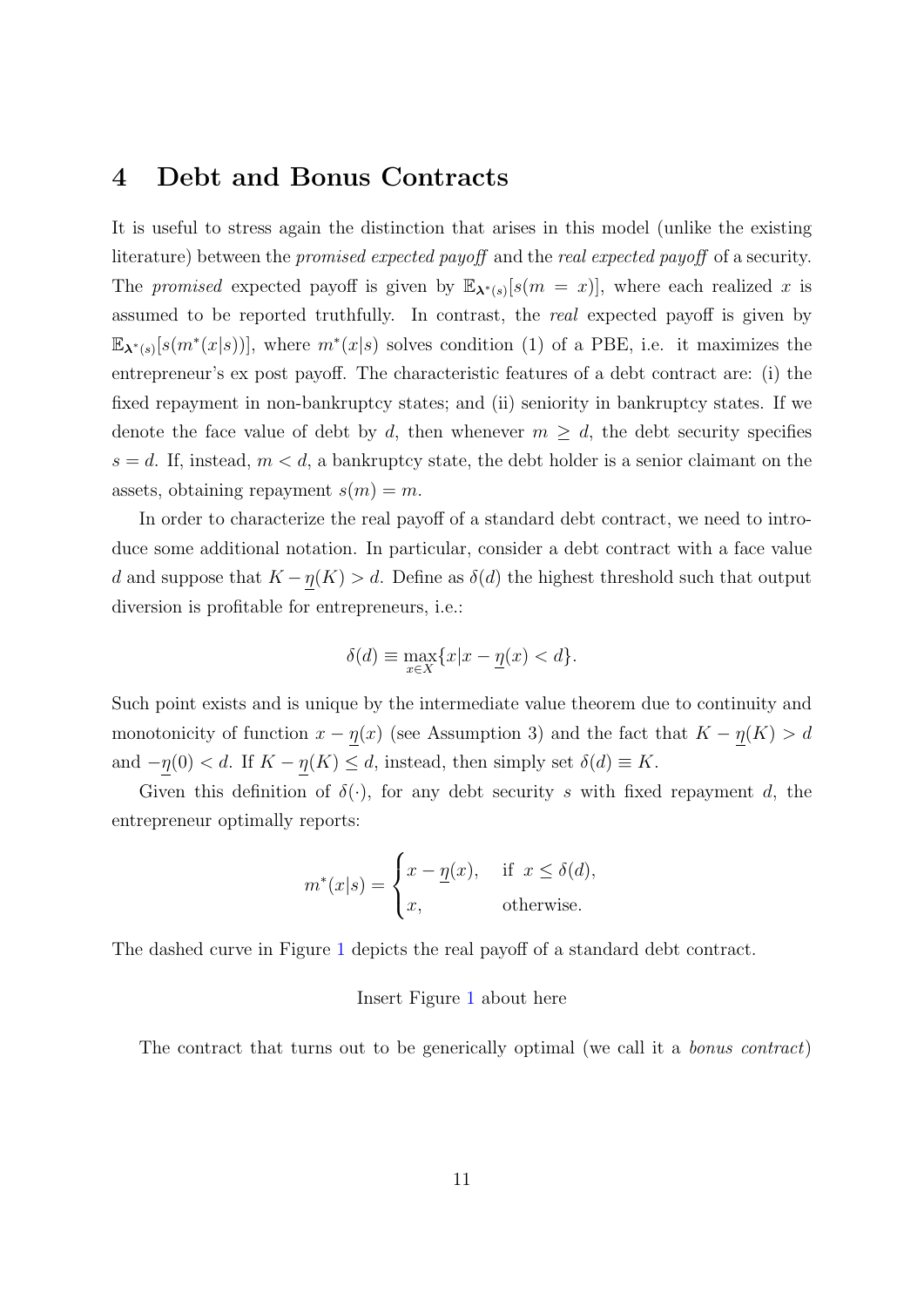takes the following form. For  $(b, d) \in X^2$ :

$$
s(m) = \begin{cases} m, & \text{if } m < b \\ d, & \text{otherwise.} \end{cases}
$$
 (3)

A bonus contract can be decomposed in two parts: straight debt with face value b, and a bonus of size  $b - d$  to be paid whenever the firm does not default on its debts. It is a non-monotonic contract, and the reason for its optimality (as we shall prove) lies in the fact that it crosses the payoff of straight debt from the right. In other words, it provides greater downside protection and lower upside gain to the outside lenders.

Since any admissible security satisfies limited liability  $(s \in S)$ , we must have  $d \in$ [0, b].<sup>11</sup> Moreover, if  $d = 0$  the bonus contract becomes an asset-or-nothing binary option (or, equivalently, debt with a strictly positive performance-based bonus). Figure 2 depicts the *promised* payoff of contracts as defined in (3).

### Insert Figure 2 about here

We next characterize the optimal amount of secret borrowing under bonus contracts. To do so we need to introduce a final piece of notation. Define a function  $\bar{\bar{\eta}}(x) \equiv x + \bar{\eta}(x)$ . This function is continuous and strictly increasing on  $[0, K]$ . Consider a bonus contract  $(b, d)$  such that  $\bar{\eta}(0) < b$ . Given that  $\bar{\eta}(b) \geq b$  by definition, the intermediate value theorem implies that there exists  $\beta(b) \in (0, b]$  such that  $\bar{\eta}(\beta(b)) = \beta(b) + \bar{\eta}(\beta(b)) = b$ . Monotonicity of the function  $\bar{\bar{\eta}}(x)$  ensures the uniqueness of such a point. This defines a strictly monotonic function<sup>12</sup> on the interval  $(\bar{\eta}(0), K)$ . We extend this function on [0, d] by setting  $\beta(b) = 0$  for any  $b \in [0, \bar{\eta}(0)]$ . For a given b, the value  $\beta(b)$  specifies the smallest realized earnings so that the entrepreneur can reach the cut-off point b by means of secret borrowing. Consider a bonus contract  $(b, d)$  such that  $\bar{\eta}(0) < b$ .

Lemma 1. (The Real Payoff of a Bonus Contract) Given any bonus contract s with fixed repayment d and threshold b, we have two cases:

<sup>&</sup>lt;sup>11</sup>Standard debt contracts are special cases of (3) where  $d = b$ . For this reason we shall always make explicit whether the contracts we discuss must feature a strictly positive bonus or not.

<sup>&</sup>lt;sup>12</sup>It followed from the implicit function theorem and Assumption 3.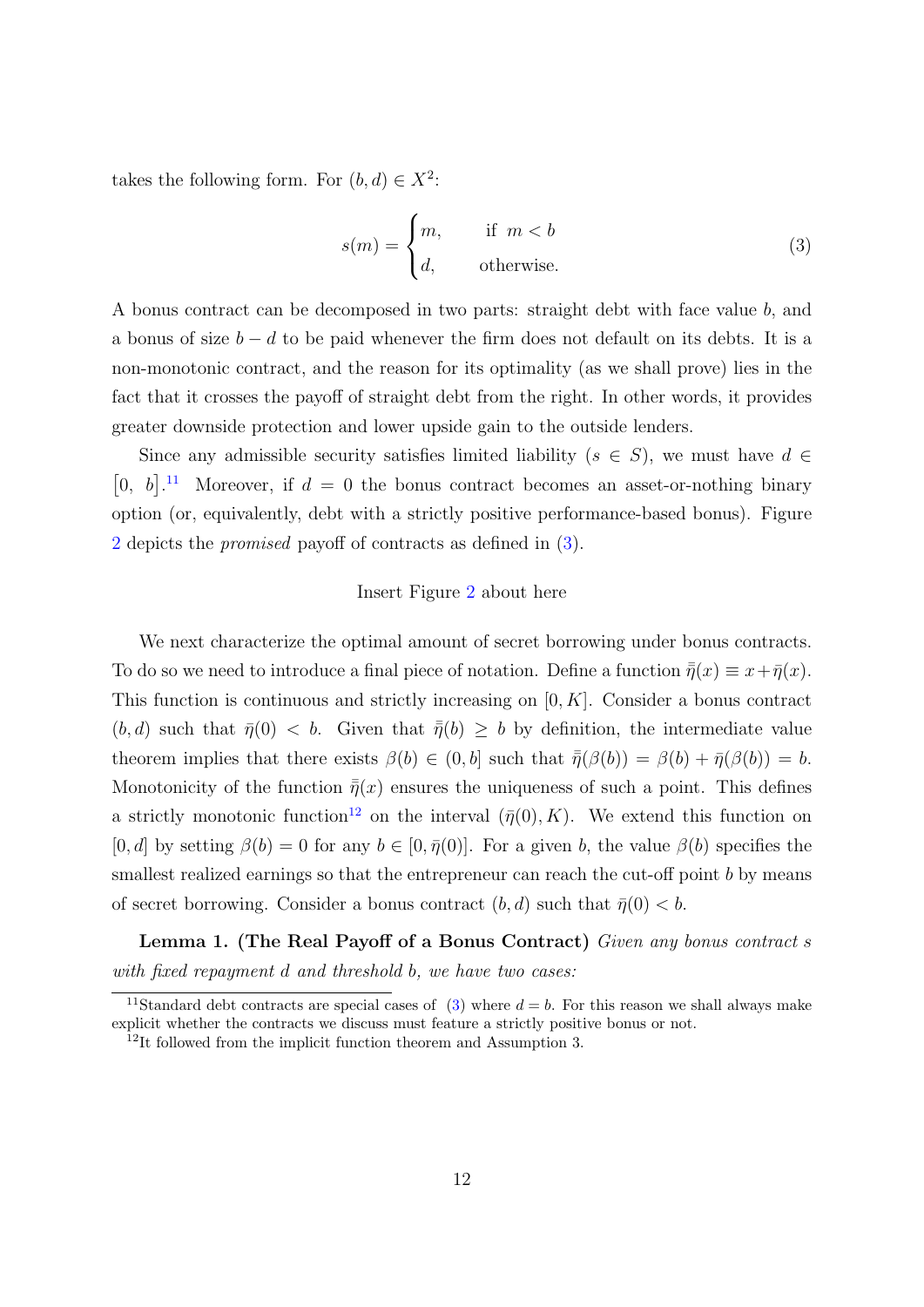1. If  $b - d > \underline{\eta}(b)$ , then the entrepreneur optimally reports,

$$
m^*(x|s) = \begin{cases} x - \underline{\eta}(x), & \text{if } x < \max\{\beta(b), \delta(d)\}, \\ b, & \text{if } x \in [\max\{\beta(b), \delta(d)\}, b), \\ x, & \text{otherwise.} \end{cases}
$$

- 2. If  $b d \leq \underline{\eta}(b)$ , then the real payoff of a bonus contract is equivalent to that of a debt contract with face value d.
- As a result, a bonus contract is ex post non-monotonic if and only if  $\beta(b) > \delta(d)$ . Proof. See the Appendix

Figure 3 depicts the real payoff of a bonus contract for the cases of two different levels of profit manipulation. In Panel A of Figure 3,  $\beta(b) > \delta(d)$  and the real payoff is not ex post monotonic. In Panels B and C of Figure 3,  $\beta(b) < \delta(d)$  and the real payoff is ex post equivalent to that of a debt contract with face value d.

Insert Figure 3 about here

# 5 Optimal Security Design

In this section we solve for the optimal securities. We first consider the case in which the separation can be achieved and then turn attention to pooling equilibria.

### 5.1 Separating Equilibria

In this section we characterize the set of Separating Perfect Bayesian Equilibria (SPBE). Such equilibria never arise with the exogenous monotonicity constraint (Nachman and Noe, 1994). The intuition behind the SPBE is the following: the most productive type tries to distinguish himself from the less productive one by offering securities with high downside protection and low upside payoff for the financier (e.g., bonus contracts). By doing so, high types impose a relatively higher cost on low types should they try to mimic. Of course, separation can only be achieved if  $\mathbb{E}_l[x - \eta(x)] \geq I$ . From now on, we assume that this inequality holds.

In a SPBE,  $s_l \neq s_h$ . Moreover, given the offered security  $s_t$ , the posterior belief that it is offered by type t is one, i.e.  $\lambda(t|s_t) = 1$  for every  $t \in T$ . Incentive compatibility for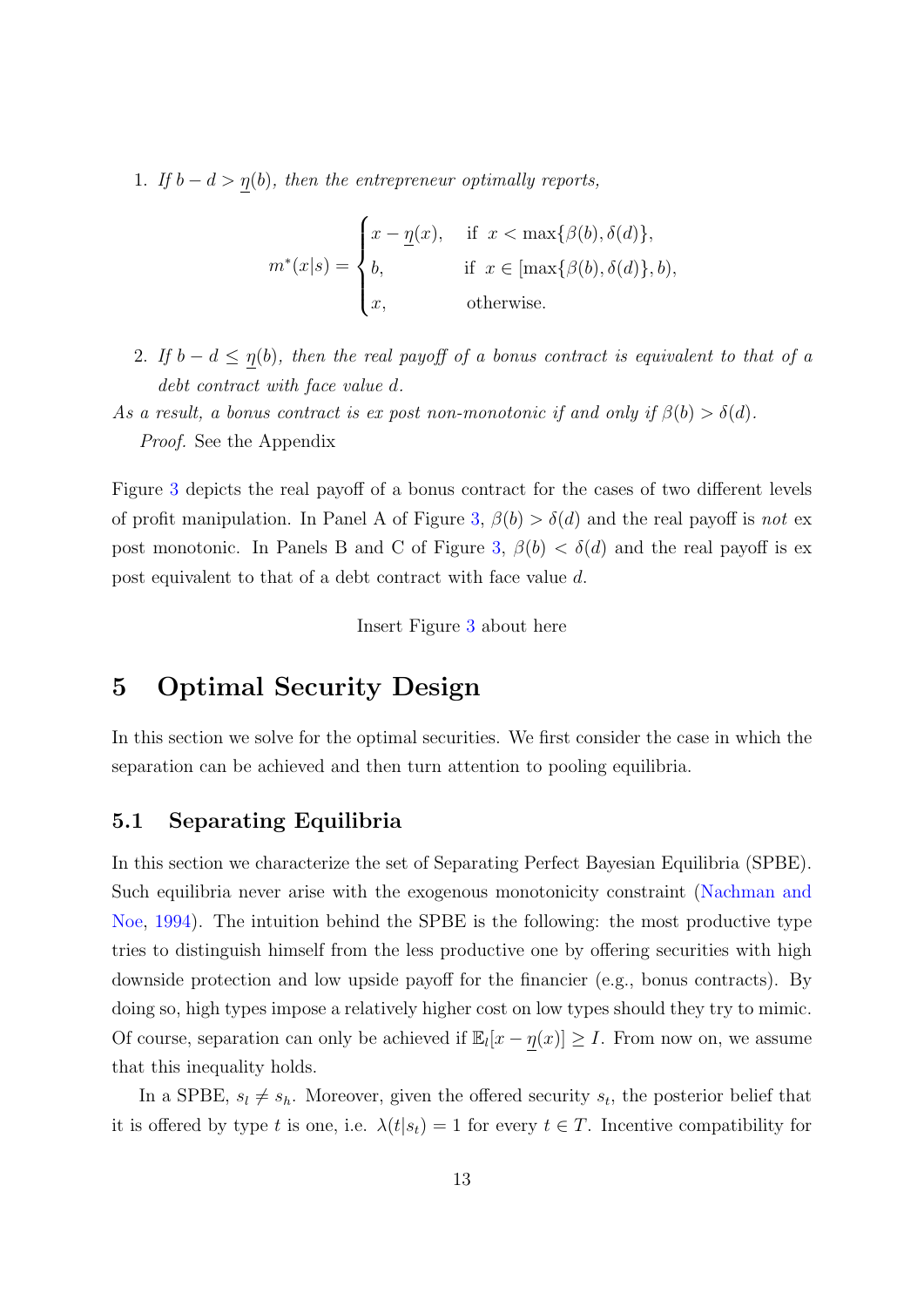type t requires:

$$
\mathbb{E}_t[x - s_t(m^*(x|s))] \ge \mathbb{E}_t[x - s_{t' \neq t}(m^*(x|s))],
$$

or, equivalently:  $\mathbb{E}_t[s_t(m^*(x|s))] \leq \mathbb{E}_t[s_{t' \neq t}(m^*(x|s))]$ . Further, at any SPBE it must be that  $\mathbb{E}_t[s_t(m^*(x|s))] = I$ , for every  $t \in T$ , so we can rewrite the incentive constraint as:

$$
\mathbb{E}_{t'}[s_{t'}(m^*(x|s))] - \mathbb{E}_t[s_{t'}(m^*(x|s))] \leq 0.
$$

Finally, it is trivial to show that the only incentive constraint that may be binding is that for the  $l$  type not to mimic the  $h$  type, i.e:

$$
\mathbb{E}_h[s_h(m^*(x|s))] - \mathbb{E}_l[s_h(m^*(x|s))] \le 0.
$$
\n
$$
(4)
$$

This formulation of the incentive constraint allows us to proceed and solve for the optimal contract as it will become clear below.

Suppose that  $s_h$  is a bonus contract  $(b_h, d_h)$ . After some algebraic manipulation which are left to the Appendix, inequality (4) reads:

$$
IC \equiv \underbrace{\int_0^{\beta(b_h)} \left[ F_l(x) \left( 1 - F_h(\beta(b_h)) \right) - F_h(x) \left( 1 - F_l(\beta(b_h)) \right) \right] (1 - \underline{\eta'}(x)) dx}_{\geq 0 \text{ by FOSD and by Assumption 3a}} + \underbrace{\left[ F_l(\beta(b_h)) - F_h(\beta(b_h)) \right] \left[ I - \beta(b_h) + \underline{\eta}(\beta(b_h)) \right]}_{\geq 0 \text{ by FOSD}} \leq 0. \tag{5}
$$

Recall that  $\beta(b_h)$  is defined as the threshold such that for every  $x \leq \beta(b_h)$  diversion is weakly preferred to window dressing. Hence, inequality (5) highlights the key mechanism that underlies separation: setting a threshold  $b<sub>h</sub>$  that makes  $\beta(b<sub>h</sub>)$  high enough so that the last bracket becomes not just negative, but low enough that the second line counterbalances the first. The key properties of (5) that are useful in the analysis are given in Lemma 2:

Lemma 2. (Incentive Compatibility) If  $\exists b_h \in [0, K]$  that satisfies (5), then:

1. There is a unique  $b_h$  at which the inequality (5) binds. We denote it by  $b^1$ ,

- 2. For every  $b_h < b^1$  the inequality (5) is violated, and separation fails;
- 3. For every  $b_h \geq b^1$  the inequality (5) is satisfied, and separation succeeds.

Proof. See the Appendix.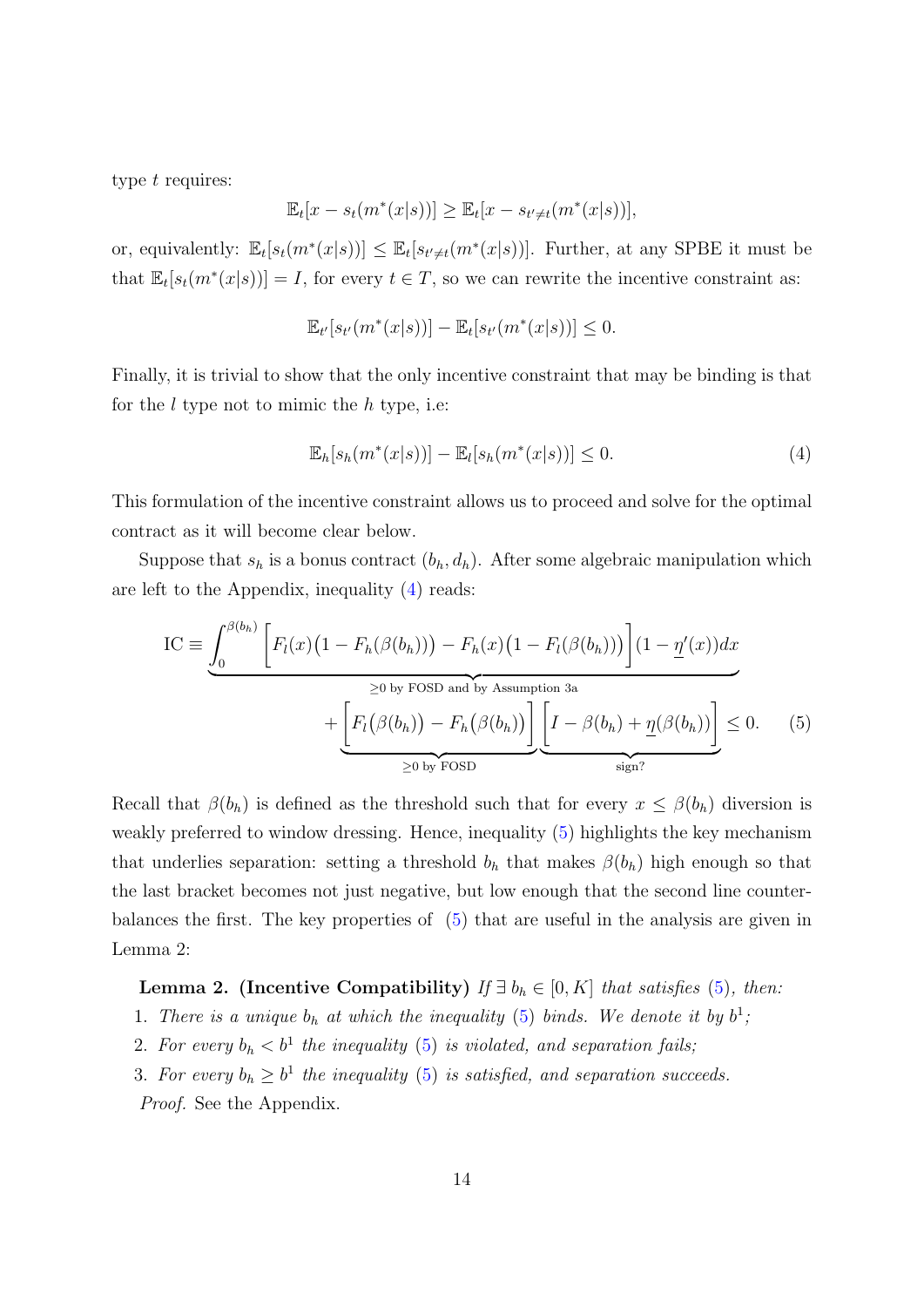The argument to prove Lemma 2 is not immediate, as inequality (5) is a non-monotonic function of  $b_h$ . The proof relies on the fact that if the inequality is satisfied for some  $b_h < K$ , one can show that the set of  $b_h$  such that the inequality is binding is a singleton, and the inequality is always satisfied for values  $b_h \geq b^1$ , and never otherwise. If (5) is satisfied, then a contract is incentive compatible and leaves the financier at his participation constraint. However, it remains to guarantee that the underlying contract belongs to the set of admissible securities, i.e. that  $d_h \geq 0$ .

Denote by  $\beta^{max}$  the solution to the zero profit condition in a SPBE for type h when the face value of debt  $d_h = 0$ , and by  $b^{max}$  the corresponding contractual threshold such that  $\beta^{max} = \beta(b^{max})$ . We have:

$$
\int_0^{\beta^{max}} (x - \underline{\eta}(x)) f_h(x) dx = I.
$$
 (6)

We obtain the following theorem:

**Theorem 1. (SPBE)** If  $b^1$  exists and  $b^1 \leq b^{max}$  then:

- a. there exists a separating equilibrium  $e_s^*$  in which a type h entrepreneur issues a bonus contract  $(b_h^*, d_h^*)$  such that the financiers make zero profits,  $b_h^* \in [b^1, b^{max}]$ , and  $\beta(b_h^*) > \delta(d_h^*)$ ;
- b. type l entrepreneurs are indifferent between any contract such that  $\mathbb{E}_l(s) = I$ , as long as it is not a bonus contract with  $d_l^* \leq d_h^*$ ;
- c. no pooling equilibrium satisfies the Intuitive Criterion.

Proof. See the Appendix.

Intuitively, when  $b^1 \leq b^{max}$  separation may be achieved because MLRP implies that the low type  $(t = l)$  expects to repay more relative to the high type. Thus, by choosing a sufficiently high threshold for the bonus contract (and a sufficiently low face value of debt) the high type can make the cost of mimicking for the low type excessively high, and credibly signal his type to the uninformed financiers. Separation requires that the contract issued by the high type is ex post non-monotonic, otherwise the analysis in Nachman and Noe (1994) goes through. So, a necessary condition for separation is  $\beta(b) > \delta(d)$ , which guarantees that the bonus contract is ex post non-monotonic (see Lemma 1).

It should be stressed that this equilibrium is not unique in terms of the securities used for achieving it. However, the equilibrium allocation is unique in the sense that in any of the separating equilibria the securities issued are fairly priced. Thus, in any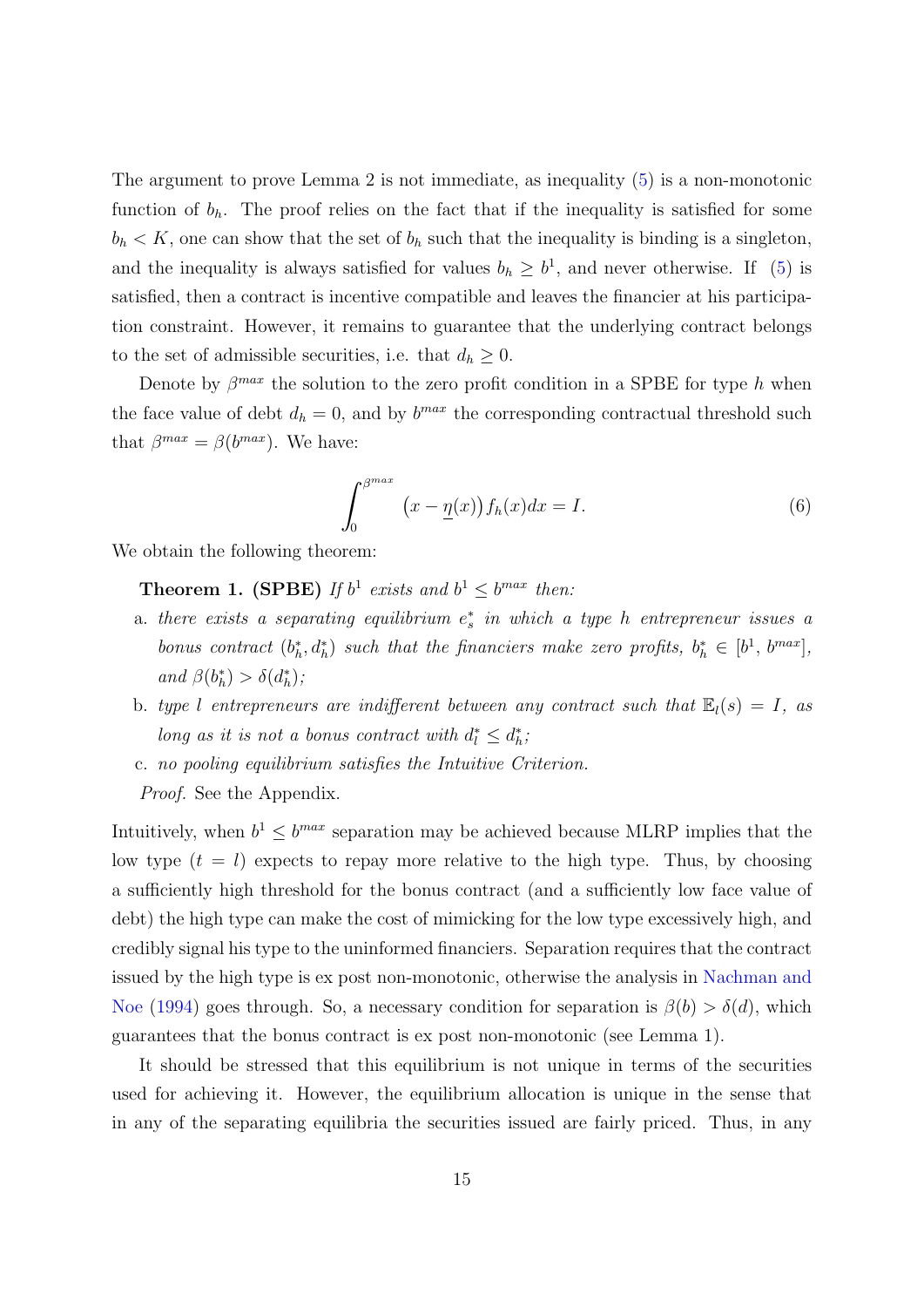separating equilibrium each type of entrepreneur get the net present value of his project. The multiplicity of separating equilibria is the feature of all models where the signal does not imply the deadweight loss (non-dissipative signals, see Bhattacharya (1980)).

Nevertheless, our choice of focusing on bonus contracts still needs to be justified. Does a separating equilibrium exist outside the region covered by Theorem 1? And if so, what contracts support it? The answers to these questions are negative: if separation is not implementable through bonus contracts, then credible signaling cannot happen under any other security that satisfies limited liability. This occurs because under a bonus contract the full reported earnings are transferred to the financier if they lie between zero and the threshold b. Because the probability that the low type reports earnings below b is higher, the bonus contract maximizes the cost of mimicking for the l type. Given limited liability, no other contract can achieve a higher expected repayment for the low type in this region. In other words, the conditions in Theorem 1 are *both necessary and sufficient* for separating equilibria to exist:

Corollary 1. (Necessity of bonus contracts for separation) If  $b<sup>1</sup>$  does not exist or  $b^1 > b^{max}$ , then any PBE of the game must be pooling.

Proof. See the Appendix.

The intuition for this result is as follows: a higher threshold for the bonus contract (and a lower face value of debt) increases the cost of mimicking for the low type. This cost is maximized when  $d_h = 0$  and the threshold is  $b^{max}$ . If the distributions are such that the incentive constraint for the low type is violated at this contract, then separation is impossible and every equilibrium must be pooling. The argument is sometimes referred to in the literature as showing that 'no security in  $S$  crosses the repayment function of a bonus contract from the left'. We characterize the pooling equilibria next.

### 5.2 Pooling Equilibria

Since Nachman and Noe (1994) seminal paper, the literature has adopted a stronger refinement than the intuitive criterion to deal with pooling equilibria: the D1 criterion. As is well known, the intuitive criterion does not bind in the pooling region of such models. The reason is that both types may benefit from any deviation depending on the posterior belief of the financier. D1 refines the equilibrium set and obtain a unique equilibrium because it is a condition on the range of beliefs for which a deviation is profitable.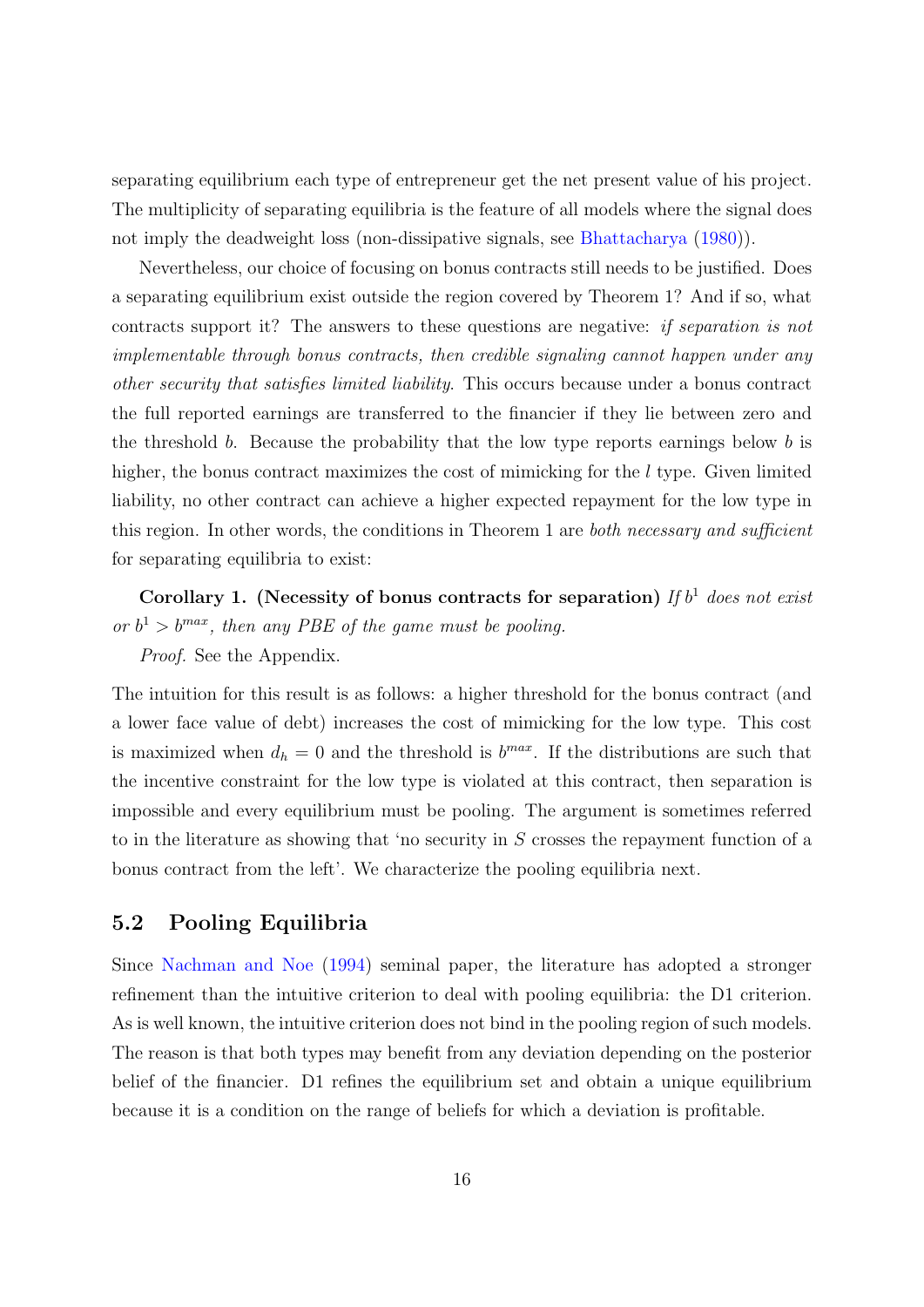The zero-profit condition for a bonus contract  $(b, 0)$  is:

$$
ZP(b) \equiv \lambda_h \int_0^{\beta(b)} (x - \underline{\eta}(x)) f_h(x) dx + (1 - \lambda_h) \int_0^{\beta(b)} (x - \underline{\eta}(x)) f_l(x) dx - I.
$$
 (7)

Applying D1 yields:

**Theorem 2. (PPBE, part (a))** If  $b^1 > b^{max}$  (or  $b^1$  does not exist) and there exists  $b_{\lambda} \in (0, K]$  solving (7), then there is a unique pooling equilibrium  $e_p^*$  which satisfies D1. At  $e_p^*$ , all types issue a bonus contract with zero face value of debt  $(b_{\lambda}, 0)$ .

Proof. See the Appendix.

Theorem 2 characterizes the set of equilibria that satisfy D1 when separation is not feasible  $(b^1 > b^{max})$ , but the manipulation possibilities are relatively low  $(b<sub>\lambda</sub> < K)$ . In this region, the uniquely optimal contract is a bonus contract with zero face value of debt. The intuition for the result is similar to that of Theorem 1: bonus contracts minimize the mispricing of securities issued, even though they do not reduce it to zero.

To conclude the characterization, define the zero-profit condition for a debt contract with face value  $d$  (when window dressing opportunities are shut down due to monotonicity of the contract) is:

$$
ZP^{-}(d) \equiv \lambda_h \int_0^{\delta(d)} (x - \underline{\eta}(x)) f_h(x) dx + (1 - \lambda_h) \int_0^{\delta(d)} (x - \underline{\eta}(x)) f_l(x) dx
$$
  
+ 
$$
\left[ \lambda_h F_h(\delta(d)) + (1 - \lambda_h) F_l(\delta(d)) \right] d - I.
$$
 (8)

The following result holds:

**Theorem 3.** (PPBE, part (b)) If the solution  $b_{\lambda}$  of (7) satisfies  $b_{\lambda} > K$  and  $ZP^{-}(K) \geq 0$  then there is a unique pooling equilibrium  $e_p^*$  satisfying D1, at which all types issue a bonus contract  $(b_p^*, d_p^*)$  with  $d_p^* > 0$ . If  $ZP^-(K) < 0$  then there is no financing.

Proof. See the Appendix.

Unlike the previous cases, where debt has been shown to be suboptimal, the result in Theorem 3 allows debt contracts to arise in equilibrium, since  $d_p^* > 0$ . To be precise: A necessary and sufficient condition for debt to be optional under output diversion is:

Corollary 2. (Optimality of straight debt) Suppose that  $b_{\lambda} > K$  and  $ZP^{-}(K) \ge$ 0. Then the optimal contract  $(b_p^*, d_p^*)$  is ex post equivalent to straight debt if and only if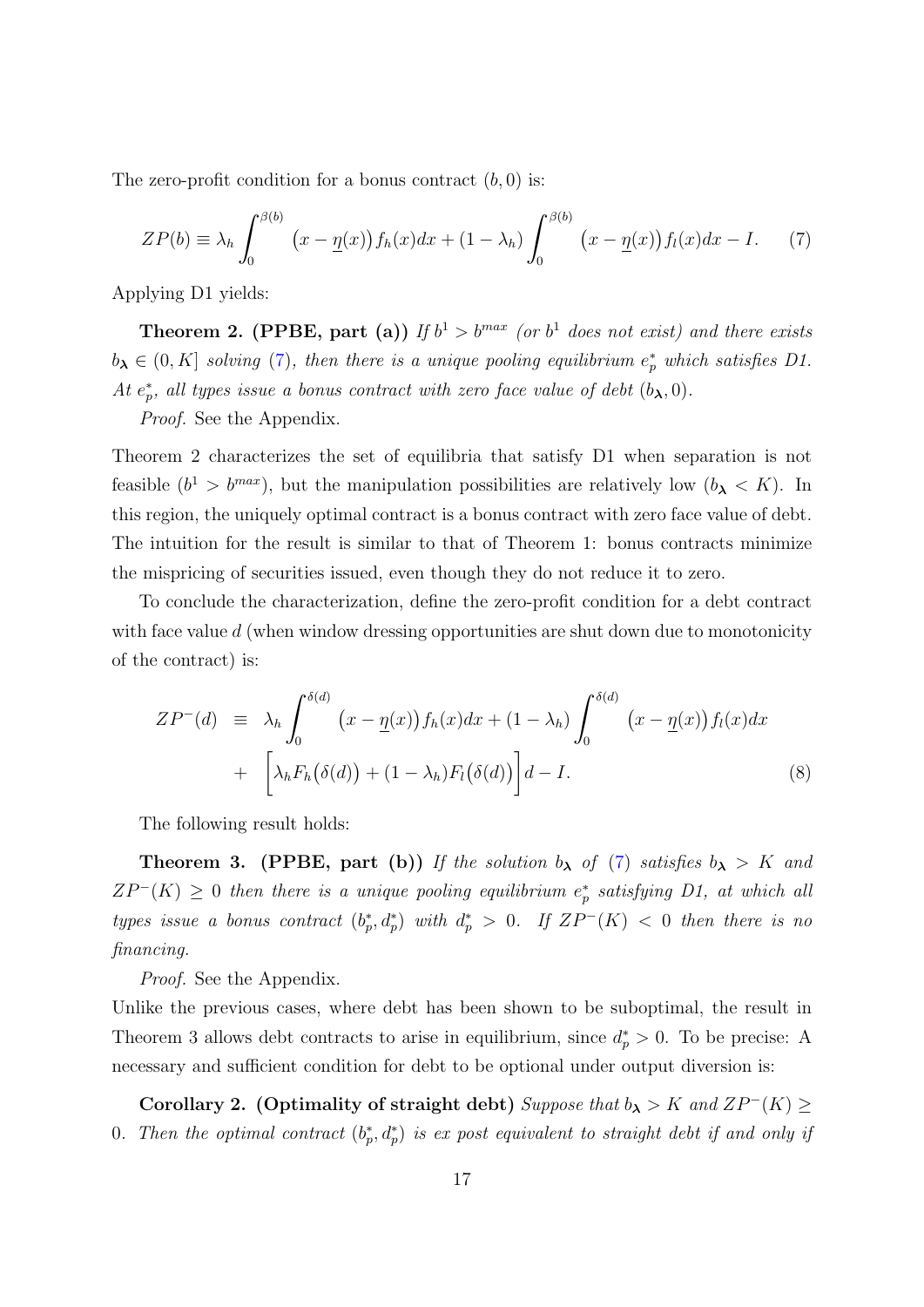$\beta(b_p^*) \leq \delta(d_p^*)$ , which implies that any bonus contract that satisfies the pooling zero profit condition is ex post monotonic (see Lemma 1).

The Corollary follows immediately from Theorem 3 and Lemma 1. Importantly, debt is never uniquely optimal because its payoff can *always* be replicated by a bonus contract with a higher threshold and identical face value  $d_p^*$ .

Finally, observe that both Theorem 3 and its corollary rely on the distribution of earnings being bounded above. For this reason, whenever the earnings distribution is not bounded above they describe empty sets. Such result would hold, for instance, whenever earnings belong to the normal or exponential family.

Theorem 4. (Unbounded support) If the distribution of earnings is unbounded above, i.e.  $K \to \infty$ , then straight debt is suboptimal regardless of parameter values.

Proof. See the Appendix.

In this section we characterized the set of equilibria of the model. Bonus contracts are always optimal, and they provide necessary and sufficient conditions to characterize the unique equilibrium allocation of the game. Debt contracts only arise as a corner solution, when limited liability is binding and the earnings distribution is bounded above.

## 6 Examples

We now show how our results translate both for some families of widely used distributions that satisfy A2: the exponential, normal and log-normal distribution. We also present the case of the distribution with linear density function. The probability distribution functions for this family are linear and given by:

$$
f_t(x) = \frac{1}{K} \left[ \frac{K - 2x}{(\mu_t + 1)K} + 1 \right]
$$
 (9)

with  $\mu_{t=l} > 0$  and  $\mu_{t=l} < \mu_{t=h}$ . This family satisfies strict MLRP, because for any  $(t, t') \in T^2$  such that  $t' < t$  we have:

$$
\frac{\partial}{\partial x}\bigg(\frac{f_t(x)}{f_{t'}(x)}\bigg) = \underbrace{\frac{2K(1+\mu_{t'})}{(K(2+\mu_{t'})-2x)^2(1+\mu_t)}}_{>0} [\mu_t - \mu_{t'}]
$$

and  $\mu_{t'} < \mu_t$  whenever  $t' < t$ . We solve for optimal contracts for a range of parameter values and for two cases: when output diversion is forbidden and when it is allowed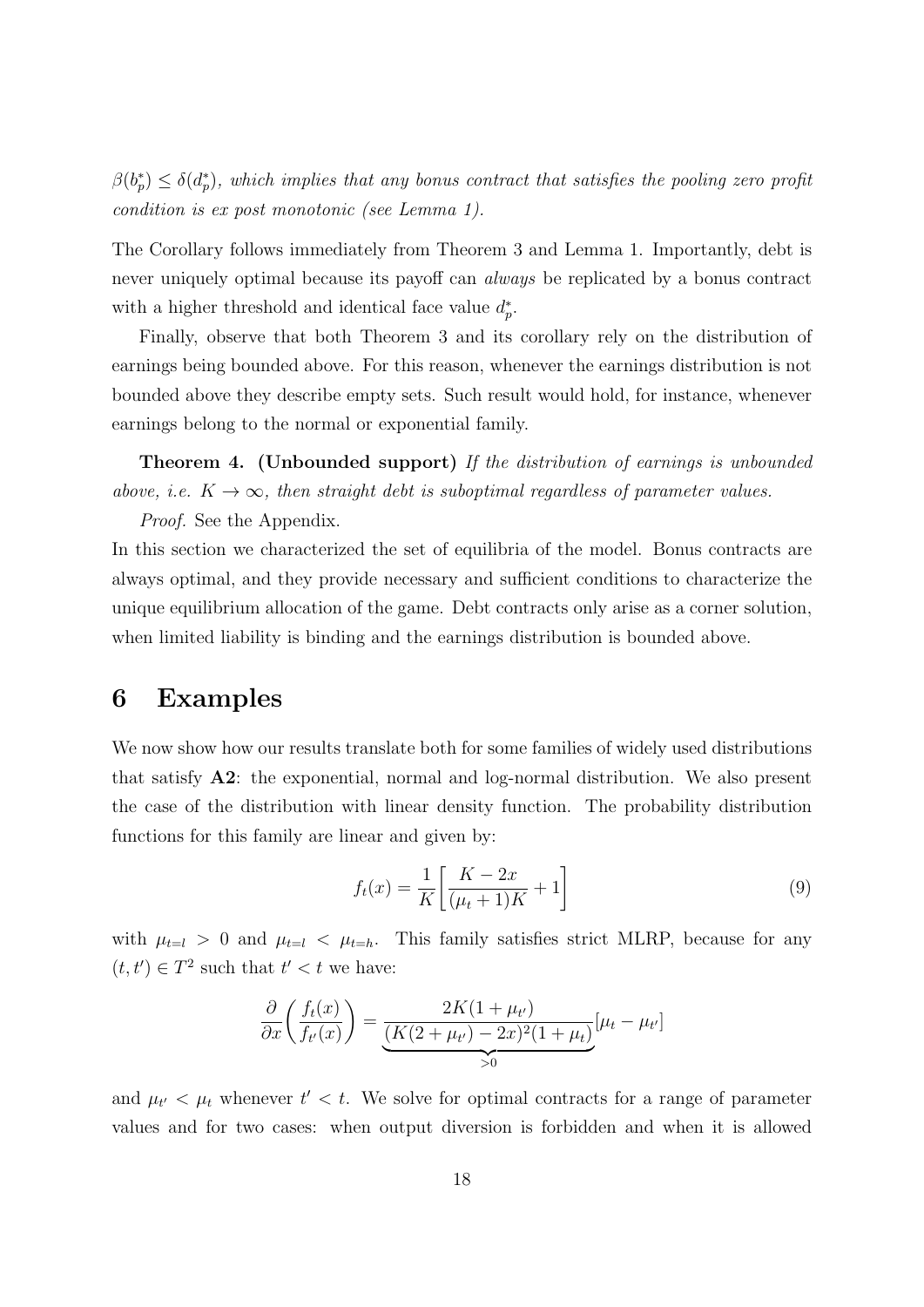along with window dressing. In this exercise we demonstrate under which parameters we observe separating vs. pooling equilibria as well as equilibria with monotonic vs. non-monotonic contracts. Since debt can only arise only in cases of distributions with bounded support we consider truncated versions of the above mentioned distribution families. The examples are solved under the assumption that (i)  $\eta(x) = 0$  and  $\overline{\eta}(x) = \eta$ for every x, for  $\eta \in [0, 10]$  for the case of window dressing only and (ii)  $\eta(x) = \overline{\eta}(x) = \eta$ for every x, for  $\eta \in [0, 4]$  for the case of window dressing and output diversion.<sup>13</sup> Table 1 summarizes the parameter values that we assume. $^{14}$ 

### Insert Table 1 about here

Figures 4 and 5 shows the characterization of equilibria for the examples. The black region is where a separating equilibrium exists (and it is unique, in terms of allocations). The gray regions are where a pooling equilibrium exists, and it is unique. Dark gray area corresponds to pooling equilibrium with non-monotonic contract, while light gray area represents cases with debt being the unique pooling equilibrium contract. Finally, the white region is where no financing occurs. Figure 4 corresponds to the case when entrepreneurs can engage only in window dressing and Figure 5 draws types of equilibria when both window dressing and output diversion are allowed.show that the regions described in Theorems 1 and 2 are non-empty.

Insert Figures 4 and 5 about here

# 7 Conclusion

We have shown that the optimal financial contract under ex ante asymmetric information, limited liability and ex post profit manipulation (window dressing) has the following features: (i) it is non-monotonic in earnings; (ii) it exhibits profit manipulation on-the-equilibrium path. That is, the standard justification for restricting attention to monotonic, manipulation-proof securities is not sound. The results suggest that ex ante asymmetric information is not sufficient to theoretically justify the optimality and the widespread use of debt contracts. We derive necessary and sufficient conditions for monotonic securities to arise in equilibrium. Monotonic securities are never uniquely optimal,

<sup>&</sup>lt;sup>13</sup>More precisely, at the boundaries of the set X we assume that: (i) whenever  $x - \eta < 0$ , then  $\eta(x) = x$ ; and (ii) whenever  $x + \eta > K$ , then  $\overline{\eta}(x) = K - x$ .

<sup>&</sup>lt;sup>14</sup>The examples include all projects such that  $1 \approx I \leq \mathbb{E}_l(x) < \mathbb{E}_h(x) \approx 1$ .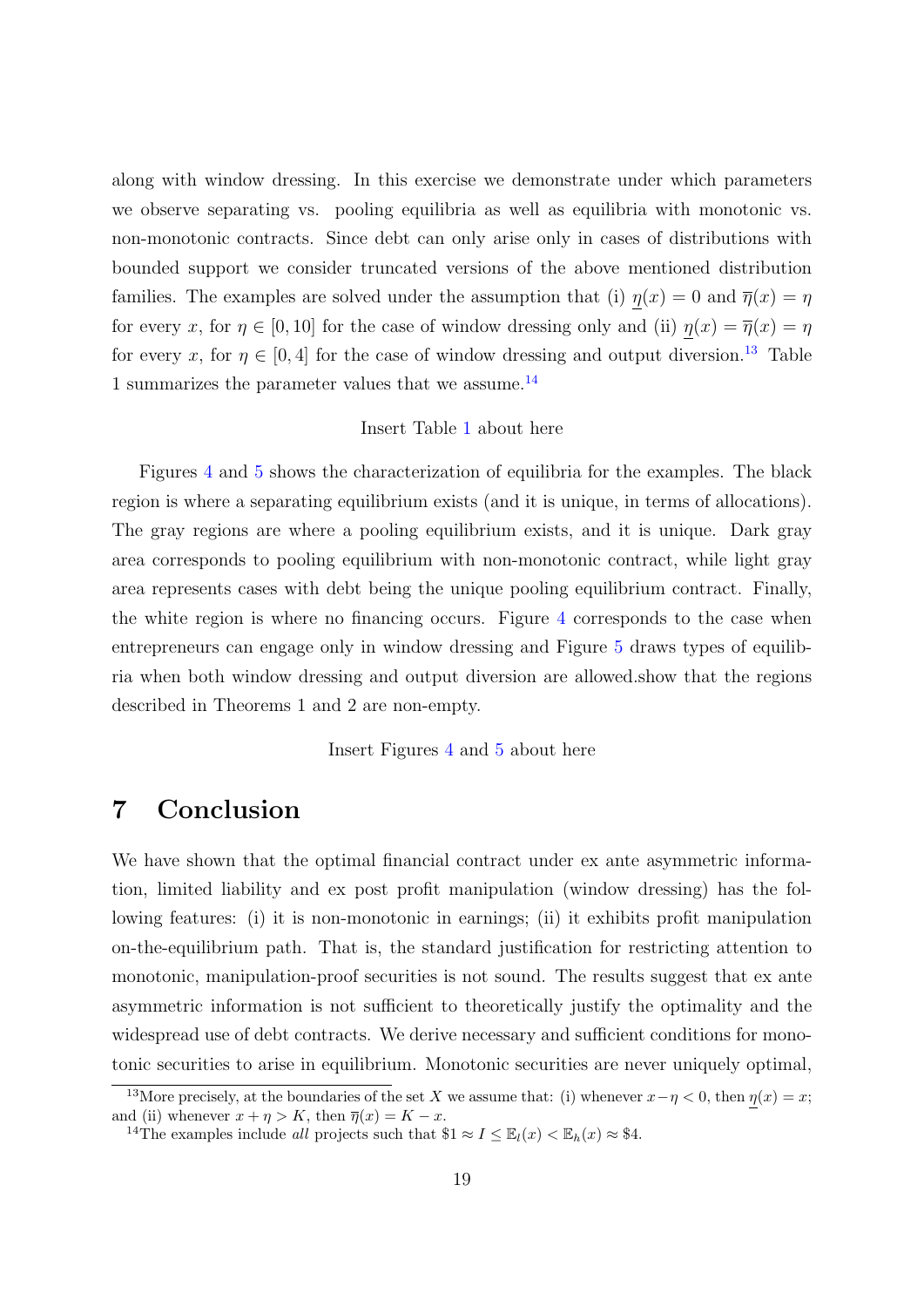and they may prevail only if both earnings are bounded, and feasibility is binding. Our model should be of interest in at least two empirical contexts: CEO compensation, where the presence of stock options and other performance-related bonuses is widespread, and venture capital, where valuation-based milestones might induce non-monotonicities in the payoff of both the investors and the firm's managers/owners.

# References

- Antic, N., "Contracting with unknown technologies," Working paper, 2014.
- Axelson, U., "Security design with investor private information," The Journal of Finance, 2007, 62 (6), 2587–2632.
- $\overline{\phantom{a}}$ , P. Strömberg, and M.S. Weisbach, "Why are buyouts levered? The financial structure of private equity funds," The Journal of Finance, 2009, 64 (4), 1549–1582.
- Bhattacharya, S., "Nondissipative signaling structures and dividend policy," Quarterly Journal of Economics, 1980, 95 (1), 1–24.
- Bolton, P. and D. S. Scharfstein, "A theory of predation based on agency problems in financial contracting," The American Economic Review, 1990, pp. 93–106.
- Cho, I. and D. M. Kreps, "Signaling games and stable equilibria," The Quarterly Journal of Economics, 1987, 102, 179–221.
- Crocker, K. J. and J. Slemrod, "The economics of earnings manipulation and managerial compensation," The RAND Journal of Economics, 2007, 38 (3), 698–713.
- DeMarzo, P. and D. Duffie, "A liquidity-based model of security design," *Economet*rica, 1999,  $67(1)$ , 65–99.
- $\Box$ , I. Kremer, and A. Skrzypacz, "Bidding with securities: auctions and security design," American Economic Review, 2005, 95 (4), 936–959.
- Gale, D. and M. F. Hellwig, "Incentive-compatible debt contracts: the one period problem," Review of Economic Studies, 1985, 52, 647–664.
- Gorbenko, A. S. and A. Malenko, "Competition among sellers in securities auctions," The American Economic Review, 2011, 101 (5), 1806–1841.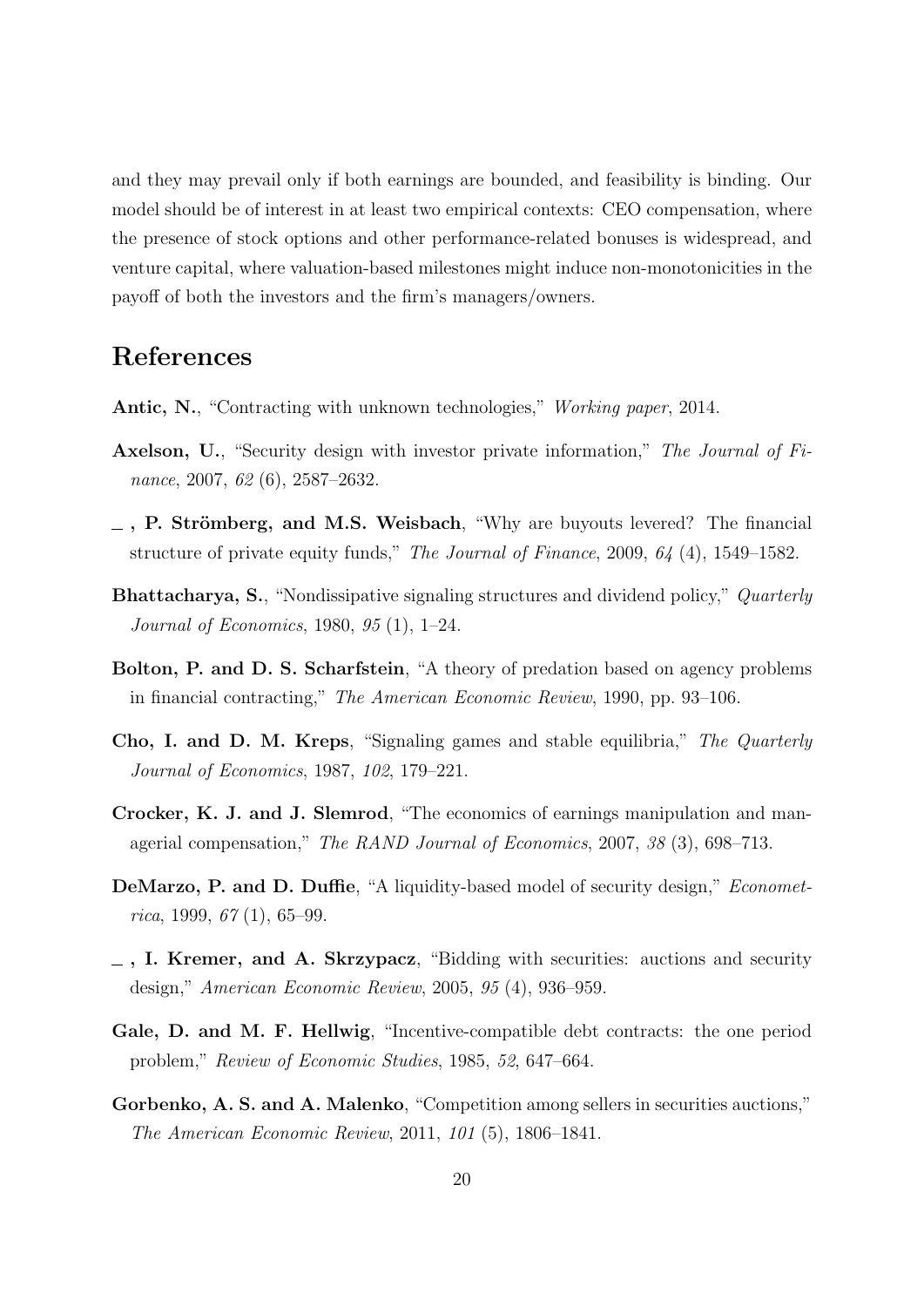- Green, J. R. and J. J. Laffont, "Partially verifiable information and mechanism design," The Review of Economic Studies, 1986, 53 (3), 447–456.
- Guttman, I. and I. Marinovic, "Debt contracts in the presence of performance manipulation," 2017.
- Hart, O. D. and J. Moore, "Default and renegotiation: a dynamic model of debt," Review of Economic Studies, 1998, 66, 115–138.
- **Hébert, B.**, "Moral hazard and the optimality of debt," The Review of Economic Studies, forthcoming, 2017.
- Inderst, R. and H. M. Mueller, "Informed lending and security design," The Journal of Finance, 2006, 61 (5), 2137–2162.
- Innes, R., "Limited liability and incentive contracting with ex-ante action choices," Journal of Economic Theory, 1990, 52, 45–67.
- $\overline{\phantom{a}}$ , "Financial contracting under risk neutrality, limited liability and ex ante asymmetric information," Economica, 1993, 60, 27–40.
- Lacker, J. M. and J. A. Weinberg, "Optimal contracts under costly state falsification," The Journal of Political Economy, 1989, pp. 1345–1363.
- Lee, S. and U. Rajan, "Robust security design," Mimeo, 2016.
- Malenko, A. and A. Tsoy, "Asymmetric Information and Security Design under Knightian Uncertainty," 2018.
- Myers, S. C. and N. S. Majluf, "Corporate financing and investment decisions when firms have information that investors do not have," Journal of financial economics, 1984, 13 (2), 187–221.
- Nachman, D. C. and T. H. Noe, "Optimal security design," Review of Financial Studies, 1994, 7, 1–44.
- Noe, T. H., "Capital structure and signaling game equilibria," Review of Financial Studies, 1988, 1 (4), 331–355.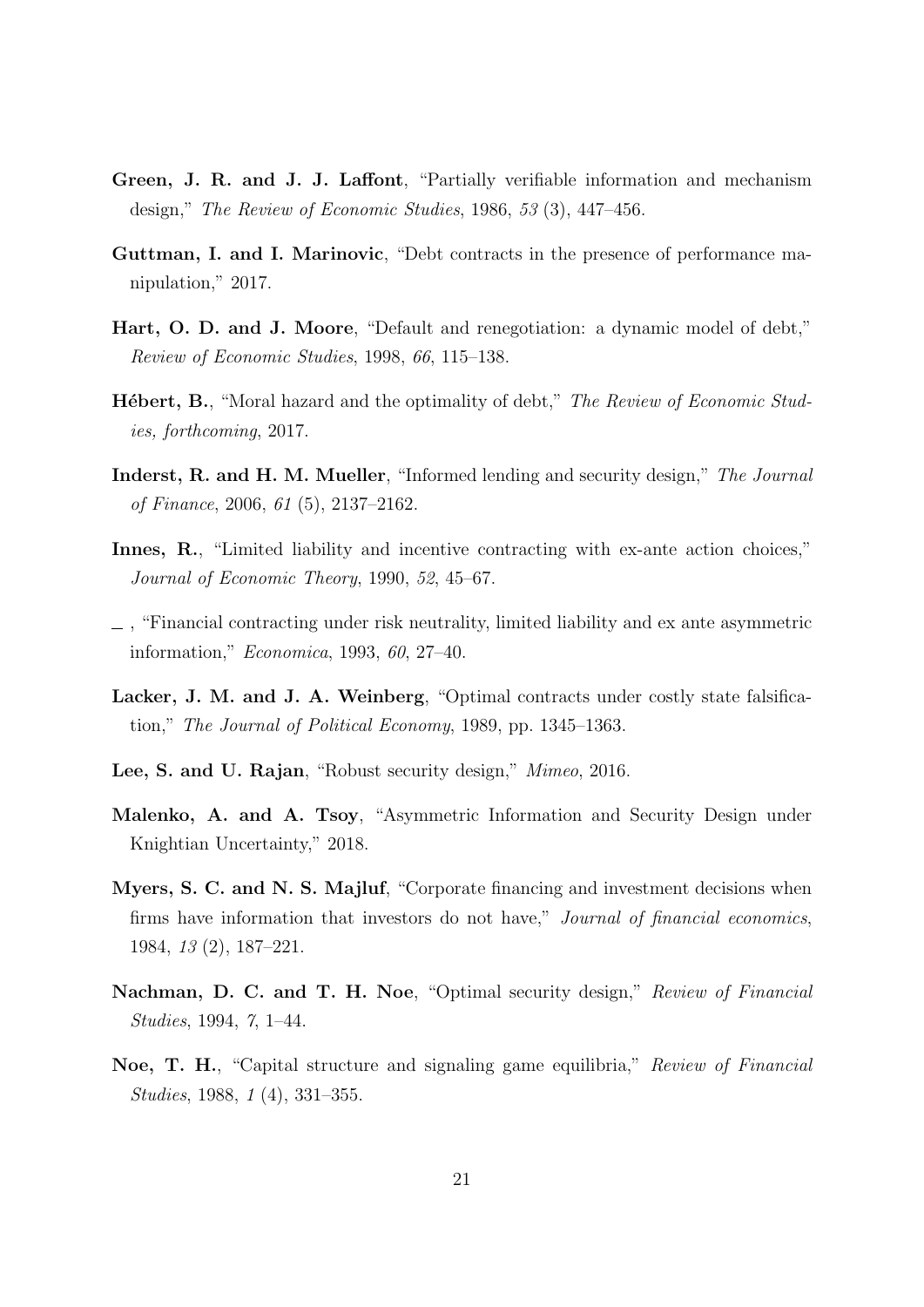- Philippon, Th. and V. Skreta, "Optimal intervention in markets with adverse selection," American Economic Review, 2012, 102, 1–28.
- Picard, P., "On the design of optimal insurance policies under manipulation of audit cost," International Economic Review, 2000, 41 (4), 1049–1071.
- Scheuer, F., "Adverse selection in credit markets and regressive profit taxation," Journal of Economic Theory, 2013, 148 (4), 1333–1360.
- Strobl, G. and P. Povel, "Managerial compensation with performance manipulation," Mimeo, 2018.
- Sun, B., "Executive compensation and earnings management under moral hazard," Journal of Economic Dynamics and Control, 2014, 41, 276–290.
- Townsend, R. M., "Optimal contracts and competitive markets with costly state verification," Journal of Economic Theory, 1979, 21, 265–293.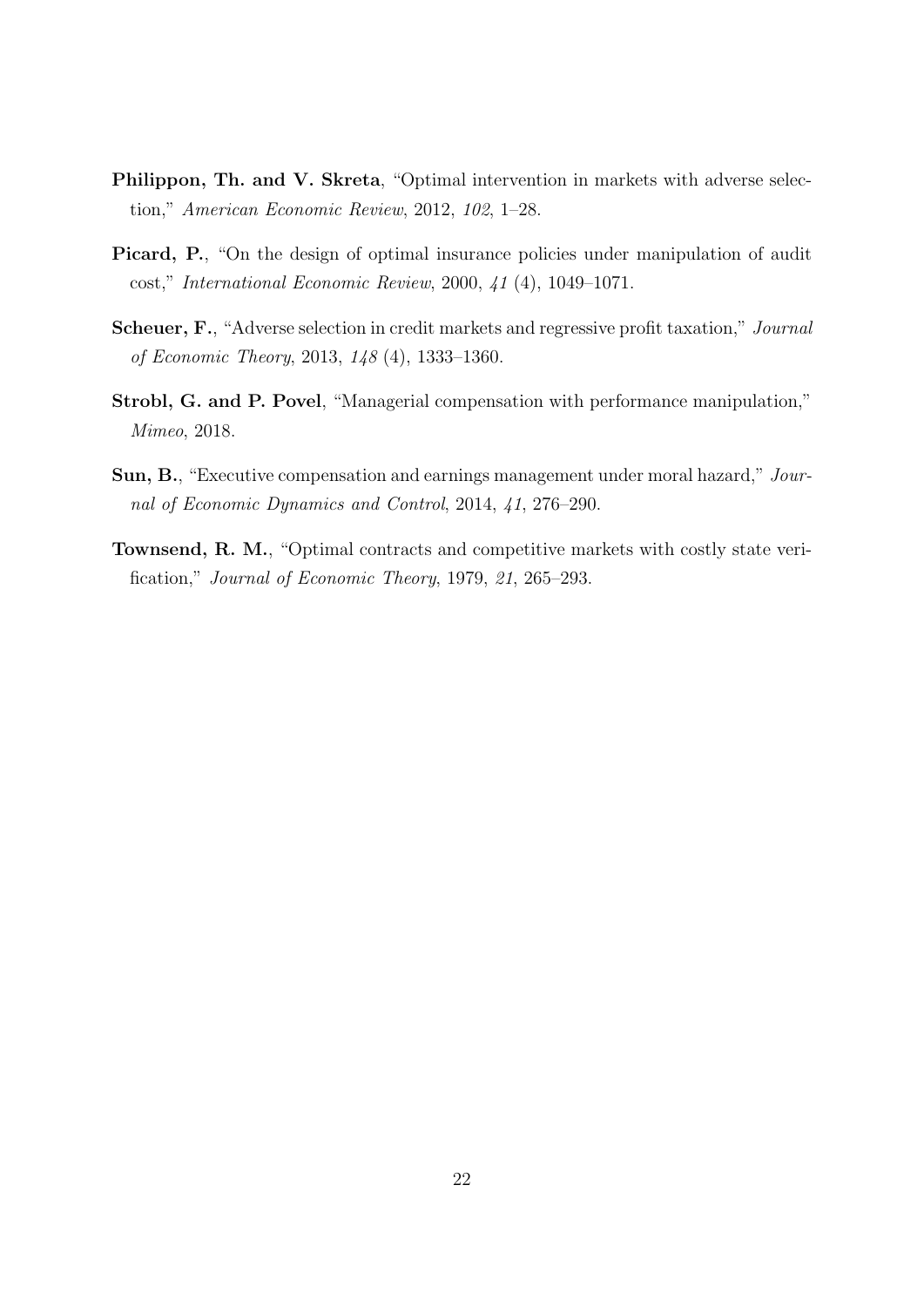# 8 Figures and Tables

Figure 1: The real payoff of debt

This figure depicts real (dashed line) and promised (solid line) payoffs of a standard debt contract. The promised payoff is based on the realized output while the promised payoff is based on the declared output.

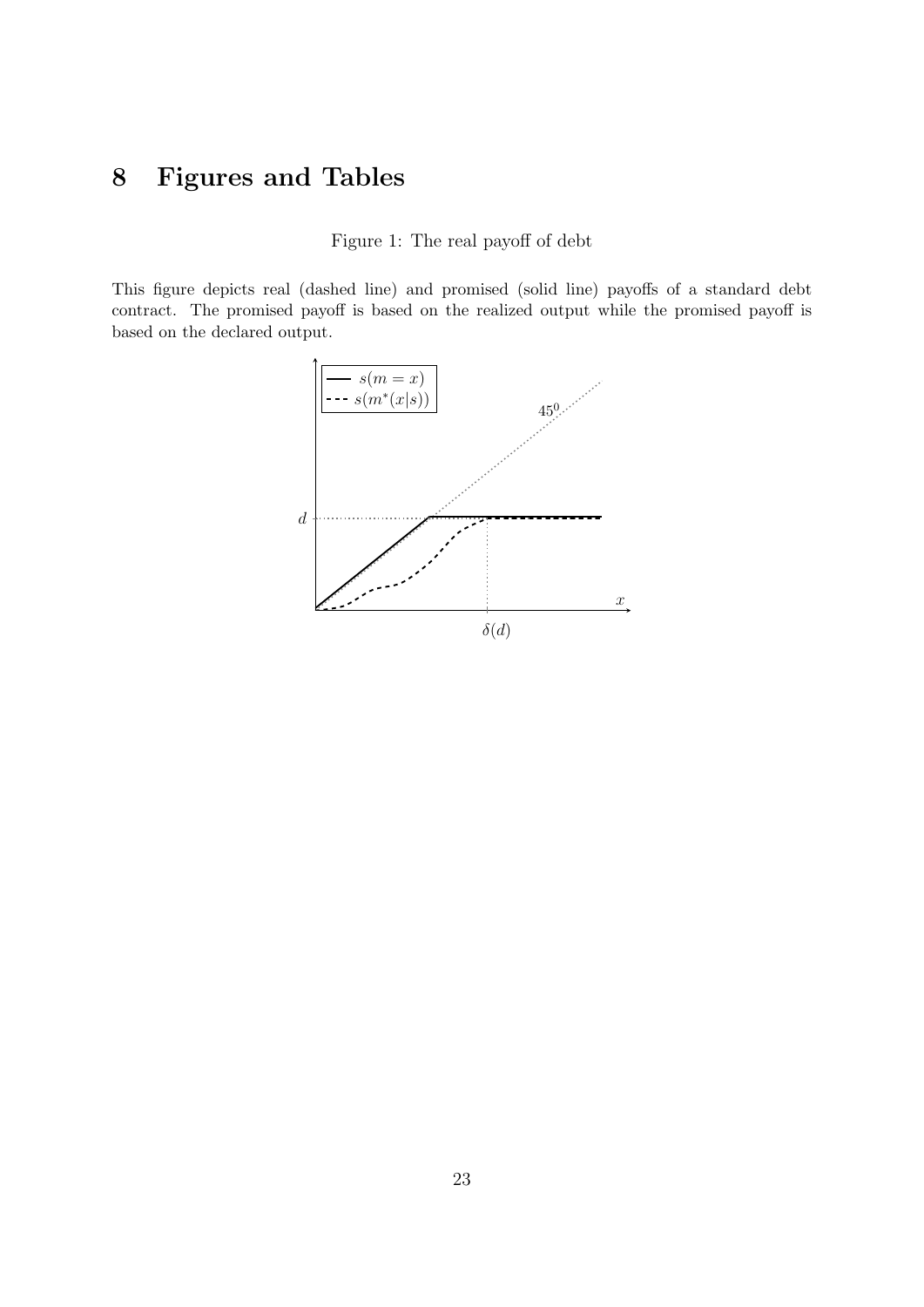

This figure depicts the promised payoff of a bonus contract as a function of realized output.

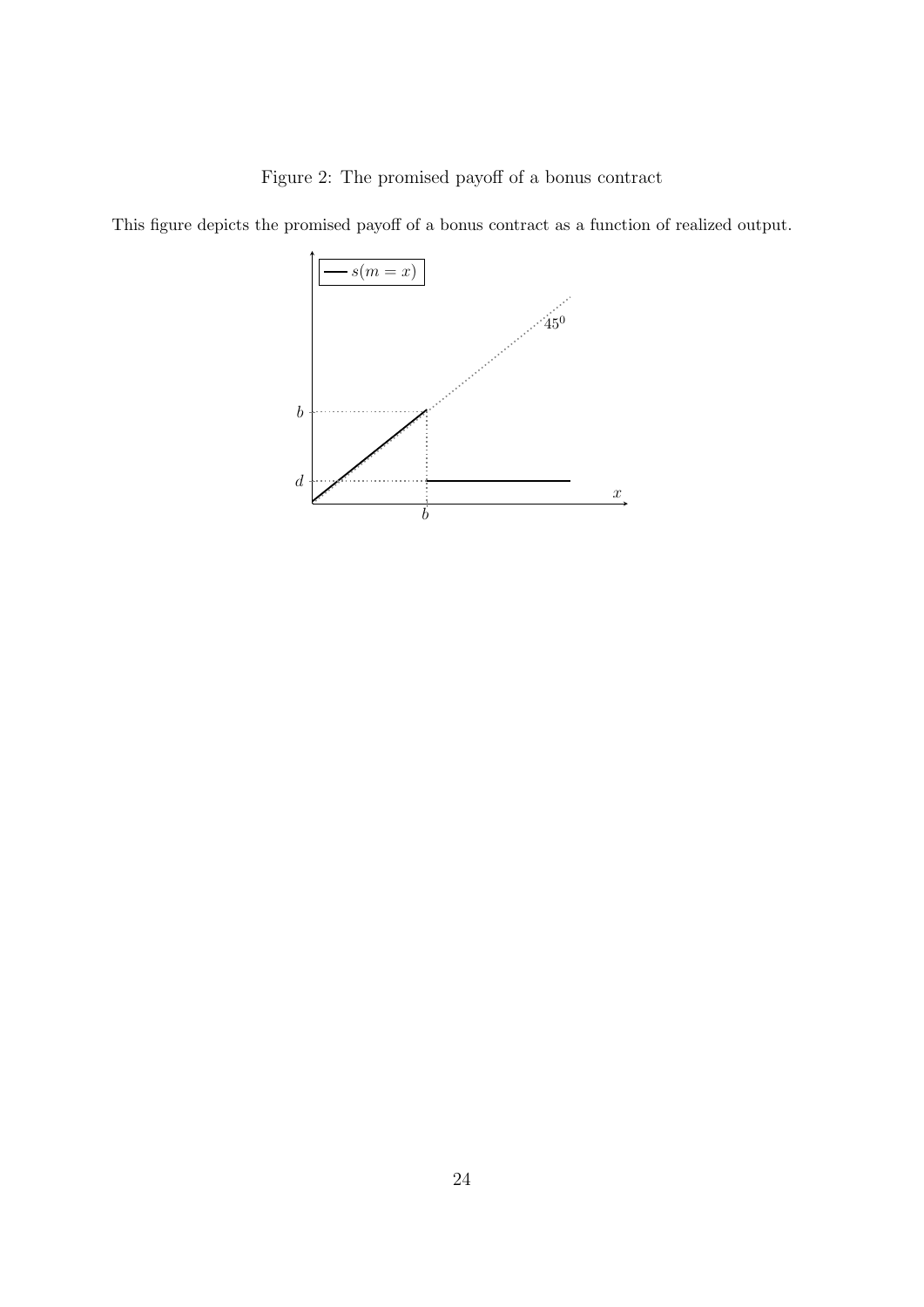This figure depicts real (dashed line) and promised (solid line) payoffs of a bonus contract for the cases of two different levels of profit manipulation. The promised payoff is based on the realized output while the promised payoff is based on the declared output. In Panel A,  $\beta(b) > \delta(d)$  and the real payoff is *not* ex post monotonic. In Panels B and C,  $\beta(b) < \delta(d)$  and the real payoff is ex post equivalent to that of a debt contract with face value d.

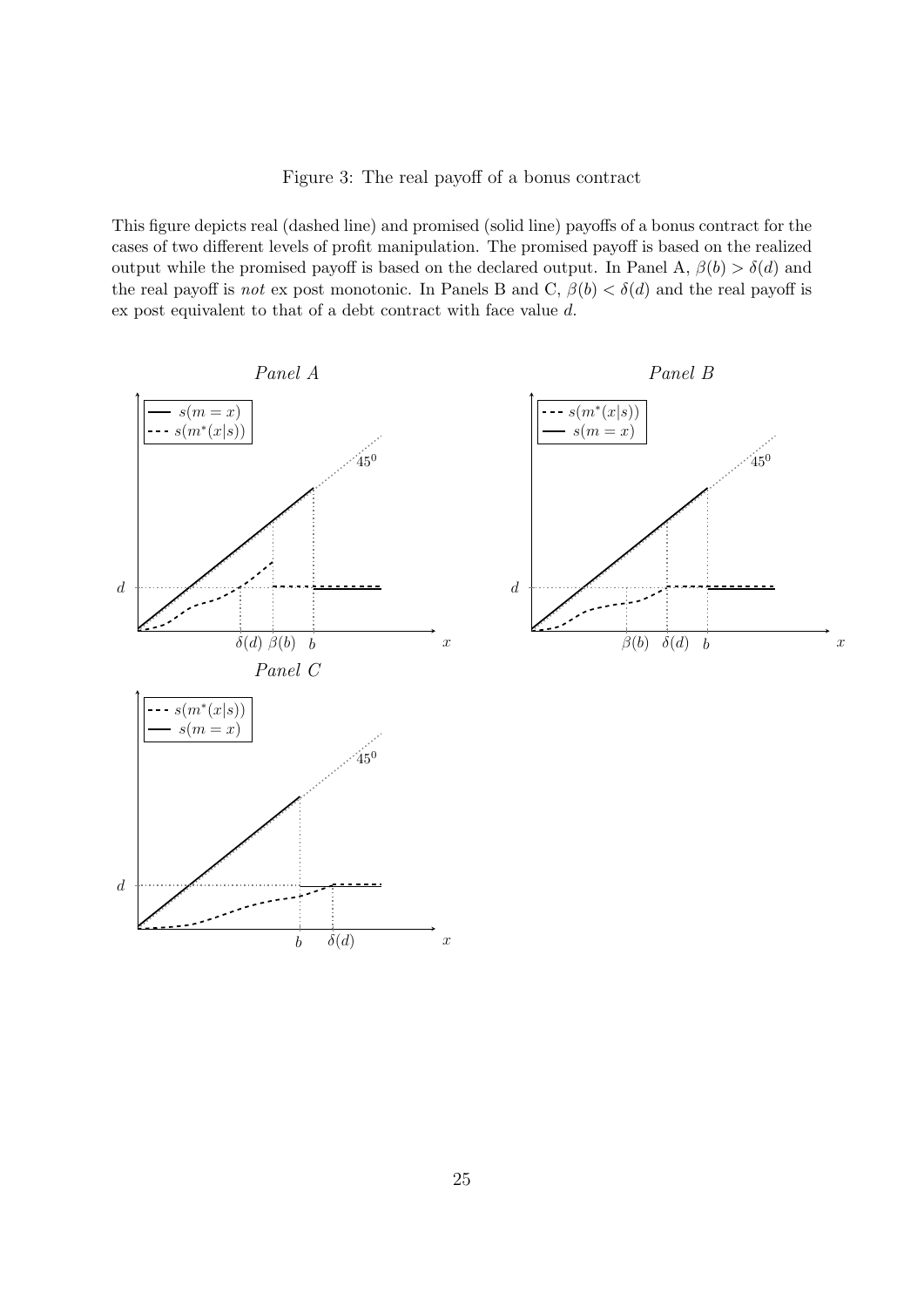Figure 4: Numerical example: Equilibria types under window dressing only

This figure shows the characterization of equilibria for different distributions of the output. The black region corresponds to parameters values where a unique separating equilibrium exists. Recall that separation can only be implemented by means of non-monotonic contracts. The dark gray region is where a unique pooling equilibrium in bonus contracts exists, and it is unique. The light gray area corresponds to monotonic (debt contract) pooling equilibrium. Finally, the white region is where no financing occurs. Four panels corresponds to four different distributions: Exponential (truncated), Normal (truncated), Lognormal (truncated) and Linear.

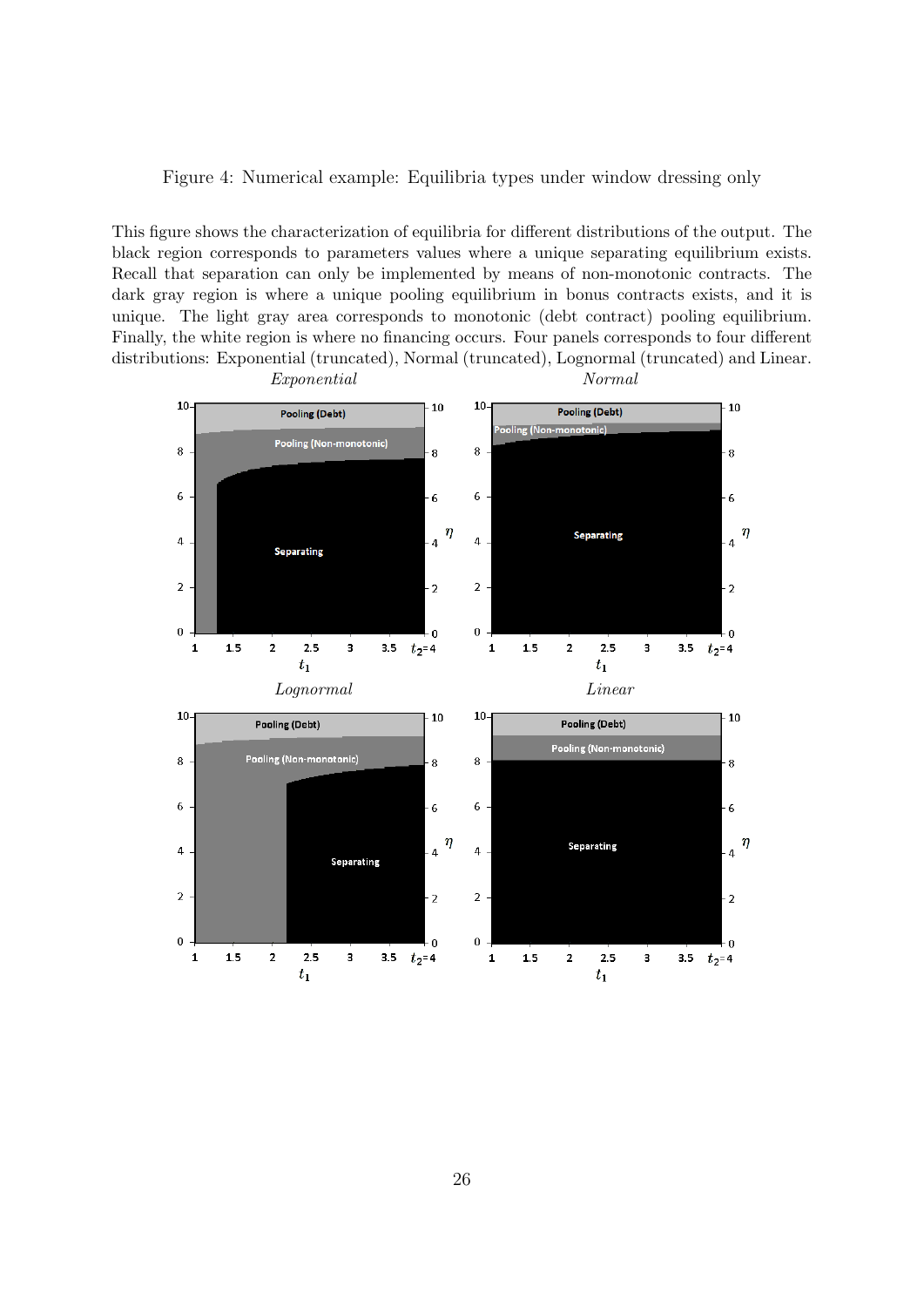### Figure 5: Numerical example: Equilibria types under window dressing and output diversion

This figure shows the characterization of equilibria for different distributions of the output. The black region corresponds to parameters values where a unique separating equilibrium exists. Recall that separation can only be implemented by means of non-monotonic contracts. The dark gray region is where a unique pooling equilibrium in bonus contracts exists, and it is unique. The light gray area corresponds to monotonic (debt contract) pooling equilibrium. Finally, the white region is where no financing occurs. Four panels corresponds to four different distributions: Exponential (truncated), Normal (truncated), Lognormal (truncated) and Linear.

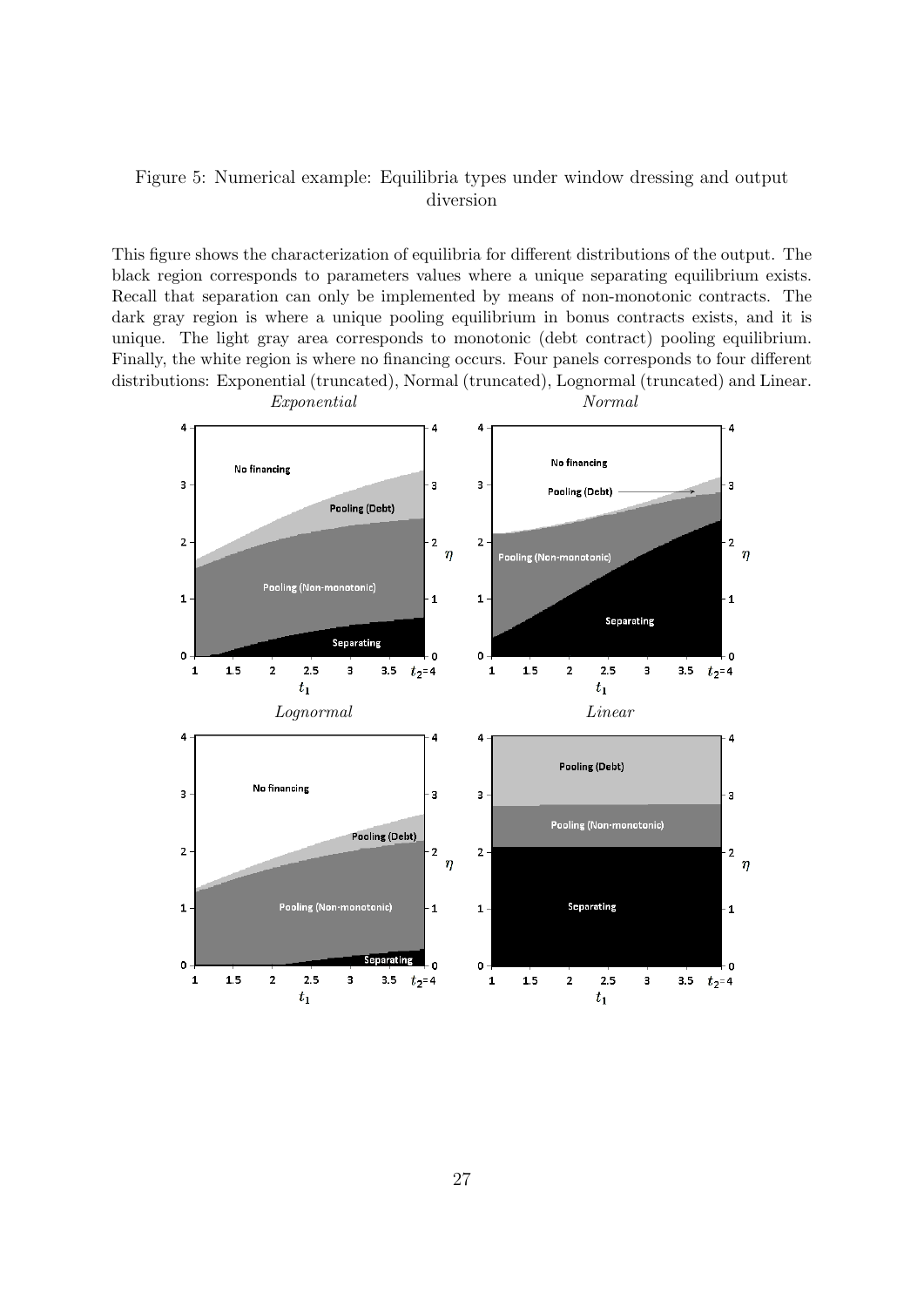### Table 1: Parameter Assumptions

This table summarizes the parameter values for a set of statistical distributions that are used for the numerical calculation of equilibria. The examples are solved under the assumption that  $\eta(x) = \overline{\eta}(x) = \eta$  for every x, for  $\eta \in [0, 4]$ . Examples include exponential (truncated), normal (truncated), lognormal (truncated) distributions and a distribution with linear density function. Notation:  $erf$  denotes the error function, whereas  $erfc$  denotes the complementary error function.

| Family                 | CDF                                                                                                                                                                                                                                                                         | I                                                | Parameter                                        |
|------------------------|-----------------------------------------------------------------------------------------------------------------------------------------------------------------------------------------------------------------------------------------------------------------------------|--------------------------------------------------|--------------------------------------------------|
|                        | Truncated<br>Exponential $F_t(x) = \begin{cases} 0, & x < 0, \\ \frac{1-e^{-x/t}}{1-e^{-K/t}}, & x \in [0, K], \\ 1, & x > K \end{cases}$                                                                                                                                   |                                                  | $K = $10$ $t_l \in [1, 4)$<br>$I = $1$ $t_h = 4$ |
| Truncated<br>Normal    | $F_t(x) = \begin{cases} 0, & x < 0, \\ \frac{\text{erf}((x-t)/\sqrt{2}) - \text{erf}(t/\sqrt{2})}{\text{erfc}((K-t)/\sqrt{2}) - \text{erfc}(t/\sqrt{2})}, & x \in [0, K], \\ 1, & x > K \end{cases}$ $K = $10$ $\begin{array}{ l l } t_l \in [1, 4) \\ t_h = 4 \end{array}$ |                                                  |                                                  |
| Truncated<br>Lognormal | $F_t(x) = \begin{cases} 0, & x < 0, \\ \frac{\text{erfc}((\ln(x/t) + 0.5)/\sqrt{2})}{\text{erfc}((\ln(K/t) + 0.5)/\sqrt{2})}, & x \in [0, K], \\ 1, & x > K \end{cases}$                                                                                                    | $K = $10$ $t_l \in [1, 4)$<br>$I = $1$ $t_h = 4$ |                                                  |
| Linear                 | $F_t(x) = \begin{cases} 0, & x < 0, \\ \frac{K(2+t)x - x^2}{K^2(1+t)}, & x \in [0, K], \\ 1, & x > K \end{cases}$                                                                                                                                                           | $K = $10$ $t_l \in [1, 4)$<br>$I = $1$ $t_h = 4$ |                                                  |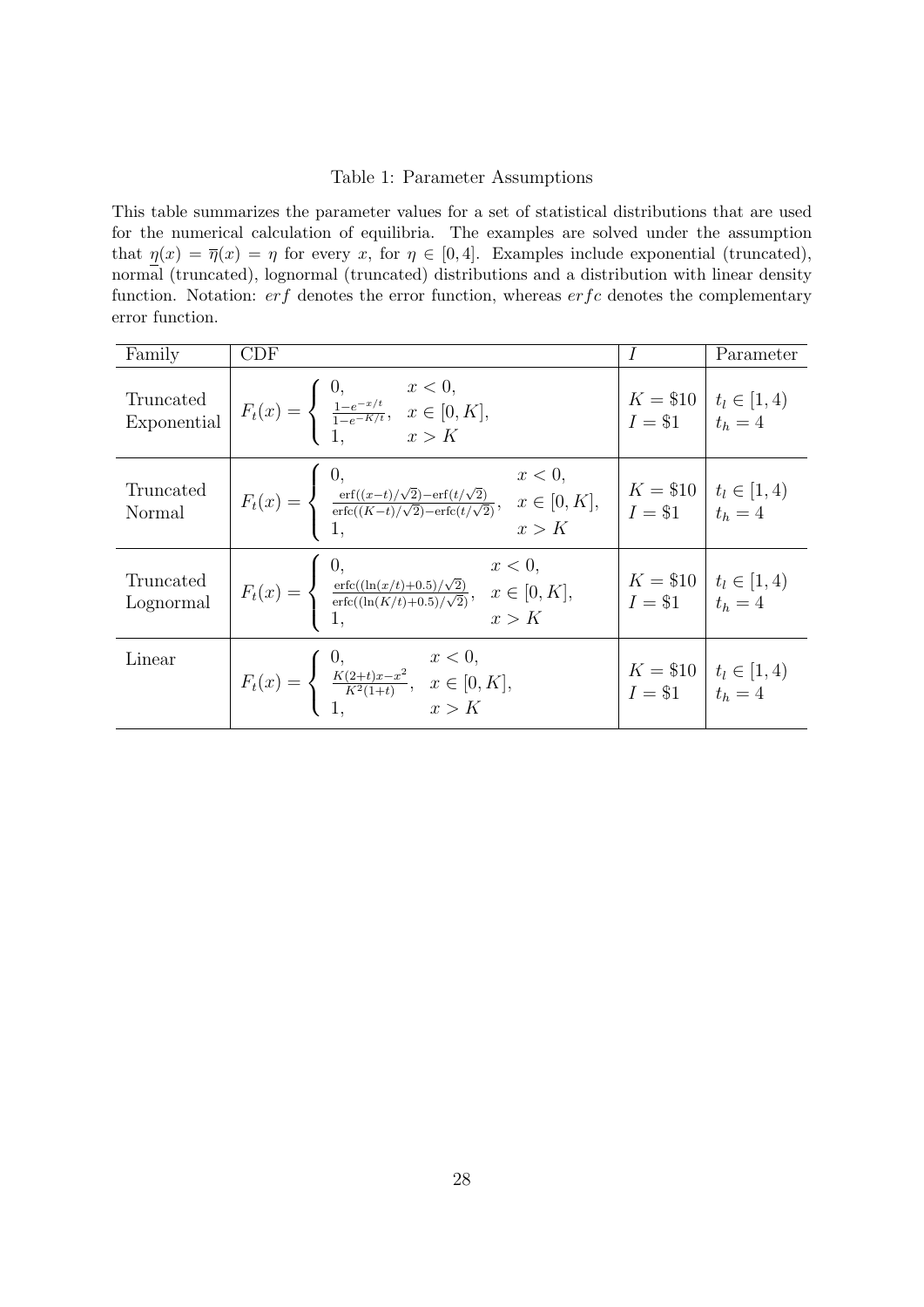# Appendix

### The Intuitive Criterion

Denote by  $V_t(s_t^*, e^*)$  the expected utility of type t entrepreneur issuing  $s_t^*$  at the equilibrium  $e^*$ , and by  $\Pi^*(s|T)$  the set of all possible PBEs of the game played by financiers given an observed  $s \in S^{15}$ . We say that:

A PBE is does not satisfy the Intuitive Criterion if there exist an out-of-equilibrium security  $s' \in S$  such that only a subset of types  $\tau \subset T$  may benefit from deviating to s'. That is, for every  $t \in \tau$  and  $t' \in T \setminus \tau$ 

$$
V_t(s_t^*, e^*) \le \max_{P^* \in \Pi^*(s'|T)} V_t(s', e^*),
$$
  

$$
V_{t'}(s_t^*, e^*) > \max_{P^* \in \Pi^*(s'|T)} V_{t'}(s', e^*).
$$

In words, suppose there are two types. Consider a pooling equilibrium, and a deviant security that could only benefit the high type (if accepted) compared to the equilibrium contract, for some off-equilibrium beliefs. The Intuitive Criterion prevents equilibria that are sustained by the off-equilibrium belief that such a security would be offered by a low type with positive probability. The next section introduces the key properties of the two contracts which are relevant in this framework: debt and bonus contracts.

### D1 refinement

Denote by  $V'_t$  the utility of type t entrepreneur at the deviant contract, and by  $V_t^*$  the utility of type t entrepreneur at the equilibrium contract. Moreover, denote by  $D(t|s')$ the set of responses of the financier that would deliver strictly higher utility to type  $t$ entrepreneurs than the utility he would obtain at the equilibrium contract. Formally:

$$
D(t|s') \equiv \{P^*(s') \ge I : V'_t > V^*_t\}
$$

where by competitive rationality,  $P^*(s') = \mathbb{E}_{\lambda^*(s')}[s']$  for all  $\lambda^*(s') \in \Delta_T$ , as beliefs offthe-equilibrium path are arbitrary. Finally, define the indifference set  $D^0(t|s')$ :

$$
D^{0}(t|s') \equiv \{P^*(s') \ge I : V'_t = V^*_t\}.
$$

<sup>&</sup>lt;sup>15</sup>Each element of the set can be parameterized by a posterior belief  $\lambda(s) \in \Delta_T$ , where we adopt the convention that bold symbols represent vectors.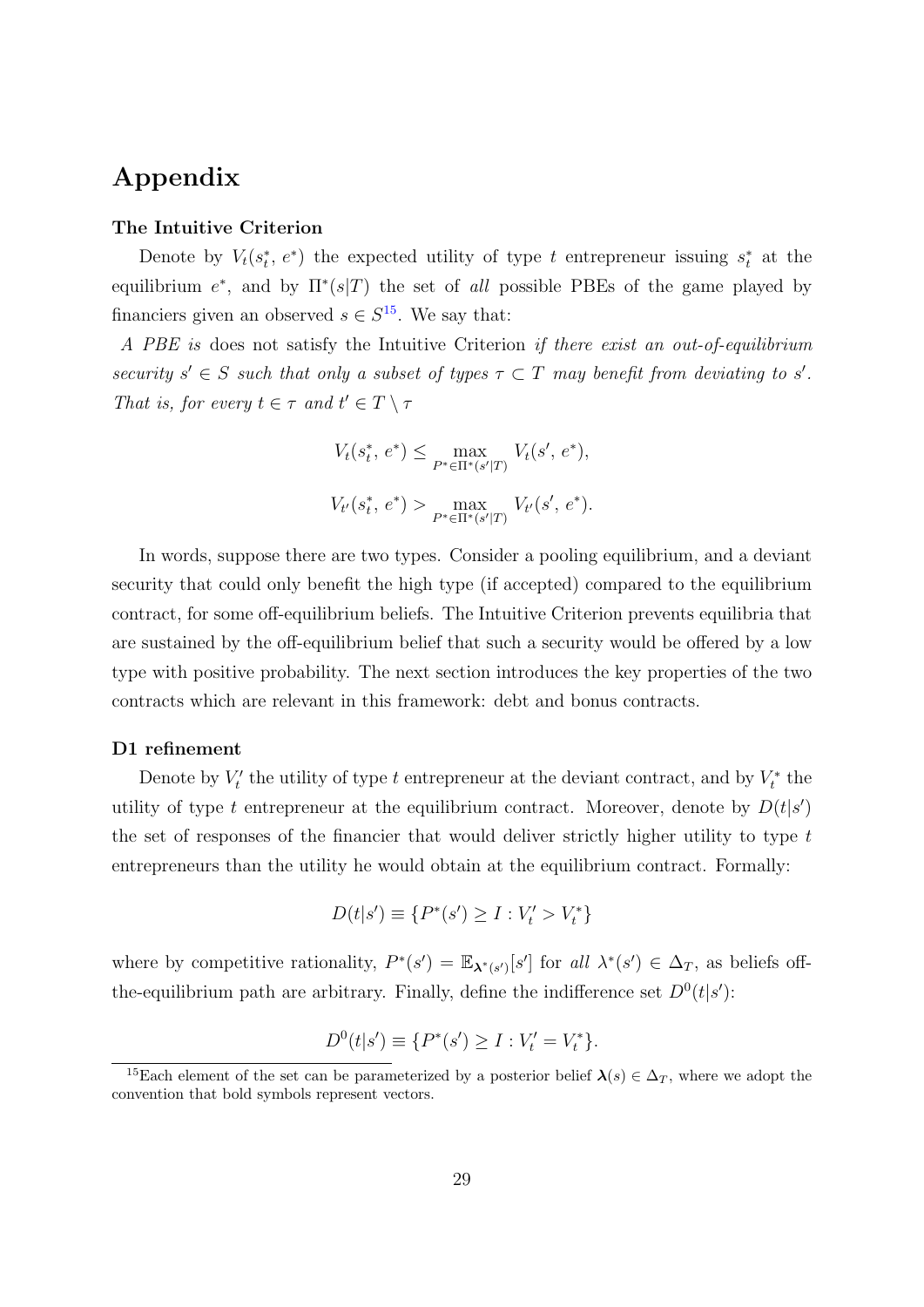The D1 restriction can be defined as follows<sup>16</sup>:

**D1:** Suppose  $s' \in S$  is observed off-the-equilibrium path. Then for all  $t \in T$ :

$$
\lambda_t^*(s') = \begin{cases} 0, & \text{if } \exists t' \in T \text{ s.t. } t' \neq t, \text{ and } D(t|s') \cup D^0(t|s') \subset D(t'|s'), \\ 1, & \text{if } D(t'|s') \cup D^0(t'|s') \subset D(t|s'), \forall t' \neq t \in T, \\ 1 - \lambda_{t' \neq t}, & \text{otherwise.} \end{cases}
$$

### Derivation of the Incentive Constraint – Inequality  $(5)$

Start from inequality (4) in the main text:

$$
\mathbb{E}_h[s_h(m^*(x|s))] - \mathbb{E}_l[s_h(m^*(x|s))] \leq 0.
$$

Suppose that  $s_h$  is a bonus contract  $(b_h, d_h)$ . Then, inequality (4) reads:

$$
\int_0^{\max\{\delta(d_h),\beta(b_h)\}} \left(x - \underline{\eta}(x)\right) \left[dF_h(x) - dF_l(x)\right] + \left[F_l\left(\max\{\delta(d_h),\beta(b_h)\}\right) - F_h\left(\max\{\delta(d_h),\beta(b_h)\}\right)\right] d_h \le 0.
$$

Notice that if  $\max{\{\delta(d_h), \beta(b_h)\}} = \delta(d_h)$ , the incentive constraint can never be satisfied because the real payoff of the bonus contract is monotonic. Hence, for the rest of this section suppose that  $\max{\{\delta(d_h), \beta(b_h)\}} = \beta(b_h)$ . This condition imply that  $\beta(b_h)$  –  $\underline{\eta}(b_h) \geq d_h$ , which together with the fact that  $\beta(b_h) = b_h - \overline{\eta}(\beta(b_h))$  lead to  $b_h - d_h > \underline{\eta}(b_h)$ . Rewrite the incentive compatibility constraint as:

$$
\int_0^{\beta(b_h)} \left( x - \underline{\eta}(x) \right) \left[ dF_h(x) - dF_l(x) \right] + \left[ F_l(\beta(b_h)) - F_h(\beta(b_h)) \right] d_h \le 0. \tag{10}
$$

Substituting  $\mathbb{E}_h(s_h) = I$  into (10) we get:

$$
\int_0^{\beta(b_h)} (x - \underline{\eta}(x)) \left[ dF_h(x) - dF_l(x) \right] + \left[ F_l(\beta(b_h)) - F_h(\beta(b_h)) \right] \left( \frac{I - \int_0^{\beta(b_h)} (x - \underline{\eta}(x)) dF_h(x)}{1 - F_h(\beta(b_h))} \right) \leq 0.
$$

<sup>16</sup>The D1 restriction is stronger than the intuitive criterion, hence Theorem 1 goes through unchanged if D1 is imposed.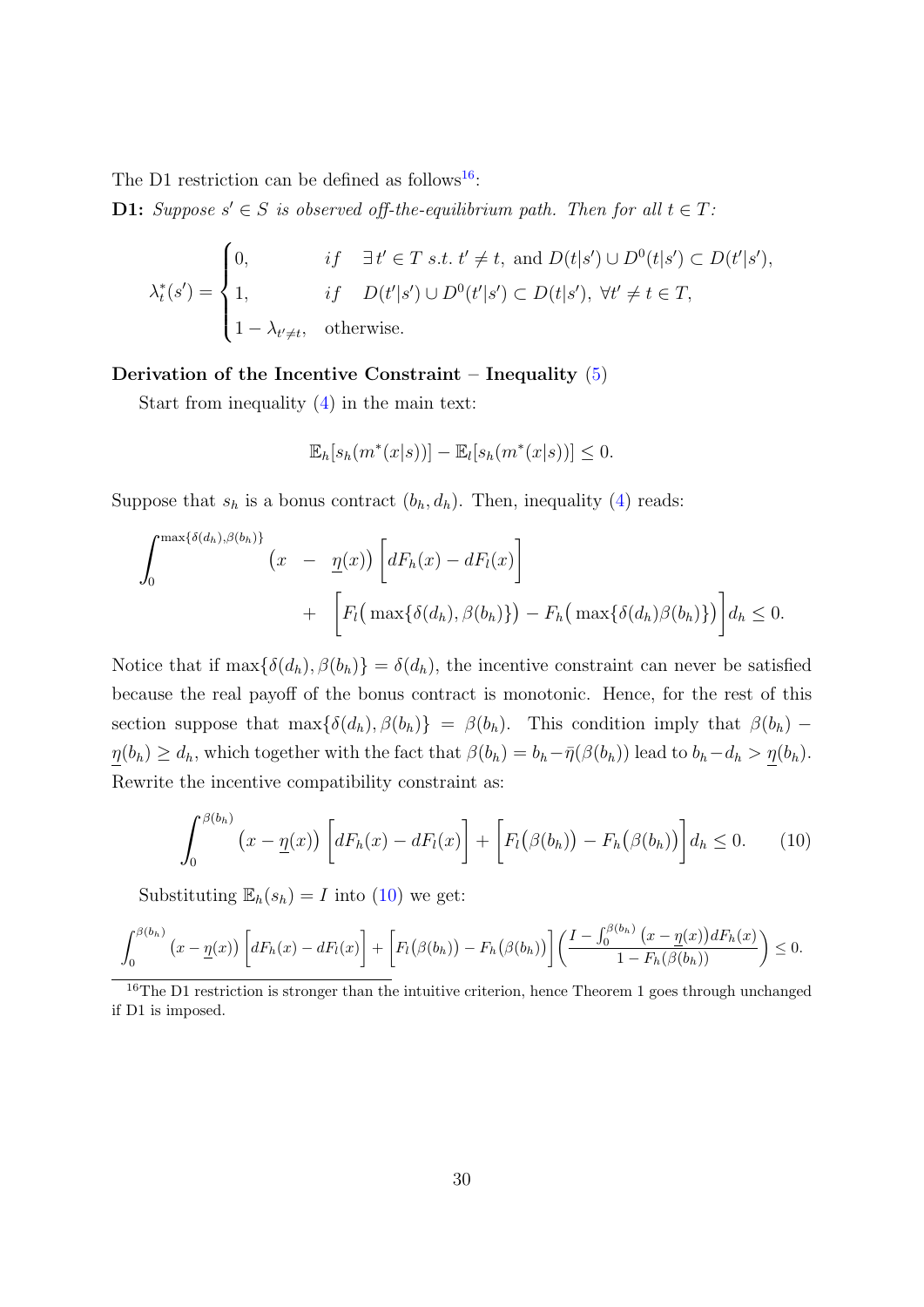Integrating by parts and rearranging yields:

$$
IC \equiv \underbrace{\int_0^{\beta(b_h)} \left[ F_l(x) \left( 1 - F_h(\beta(b_h)) \right) - F_h(x) \left( 1 - F_l(\beta(b_h)) \right) \right] (1 - \underline{\eta}'(x)) dx}_{\geq 0 \text{ by FOSD and by Assumption 3a}} + \underbrace{\left[ F_l(\beta(b_h)) - F_h(\beta(b_h)) \right] \left[ I - \beta(b_h) + \underline{\eta}(\beta(b_h)) \right]}_{\geq 0 \text{ by FOSD}} \leq 0.
$$

### Proof of Lemma 1

1. Suppose that  $b - d > \eta(b)$  and  $\beta(b) \leq \delta(d)$ . In this case, for any  $x < \delta(d)$  it is not optimal to window dress as the entrepreneur is better off with output diversion. For any  $x \in [\delta(d), b]$  we have that  $\bar{\bar{\eta}}(x) \geq \bar{\bar{\eta}}(\beta(b)) \geq b$  and therefore the entrepreneur can report b which makes him better off than diverting the output. Finally, for any  $x > b$  neither output diversion nor windows dressing benefits the entrepreneur and he truthfully reports x.

Suppose now that  $\beta(b) > \delta(d)$ . In this case the entrepreneur diverts output for any  $x < \beta(b)$  since it is impossible to reach the bonus region  $\{x : x \ge b\}$  by means of window dressing. For any  $x \in [\beta(b), b)$  window dressing is beneficial since  $d = \delta(d) - \underline{\eta}(\delta(d))$  $x - \underline{\eta}(x)$ . Finally, for any  $x > b$ , as above, the entrepreneur truthfully reports x.

2. Assume now that  $b - d \leq \eta(b)$ . Note that in this case  $\delta(d) > b$ . For any  $x < \delta(d)$ it is not optimal to window dress as the entrepreneur is better off with output diversion. For any  $x > \delta(d) > b$  the entrepreneur truthfully reports x. Q.E.D.

### Proof of Lemma 2

*Proof.* From the definition of  $b^1$  we know that, if  $b^1$  exists, it must generate a threshold  $\beta^1 = \beta(b^1)$  such that:

$$
\int_0^{\beta^1} \left[ F_l(x) \left( 1 - F_h(\beta^1) \right) - F_h(x) \left( 1 - F_l(\beta^1) \right) \right] (1 - \underline{\eta}'(x)) dx
$$

$$
+ \left[ F_l(\beta^1) - F_h(\beta^1) \right] \left[ I - \beta^1 + \underline{\eta}(\beta^1) \right] = 0.
$$

The proof consists on showing that the derivative of the incentive constraint with respect to  $\beta(b_h)$  evaluated at  $\beta^1$  is strictly negative.

To simplify notations in this section, we denote  $\beta_h = \beta(b_h)$ . Differentiating the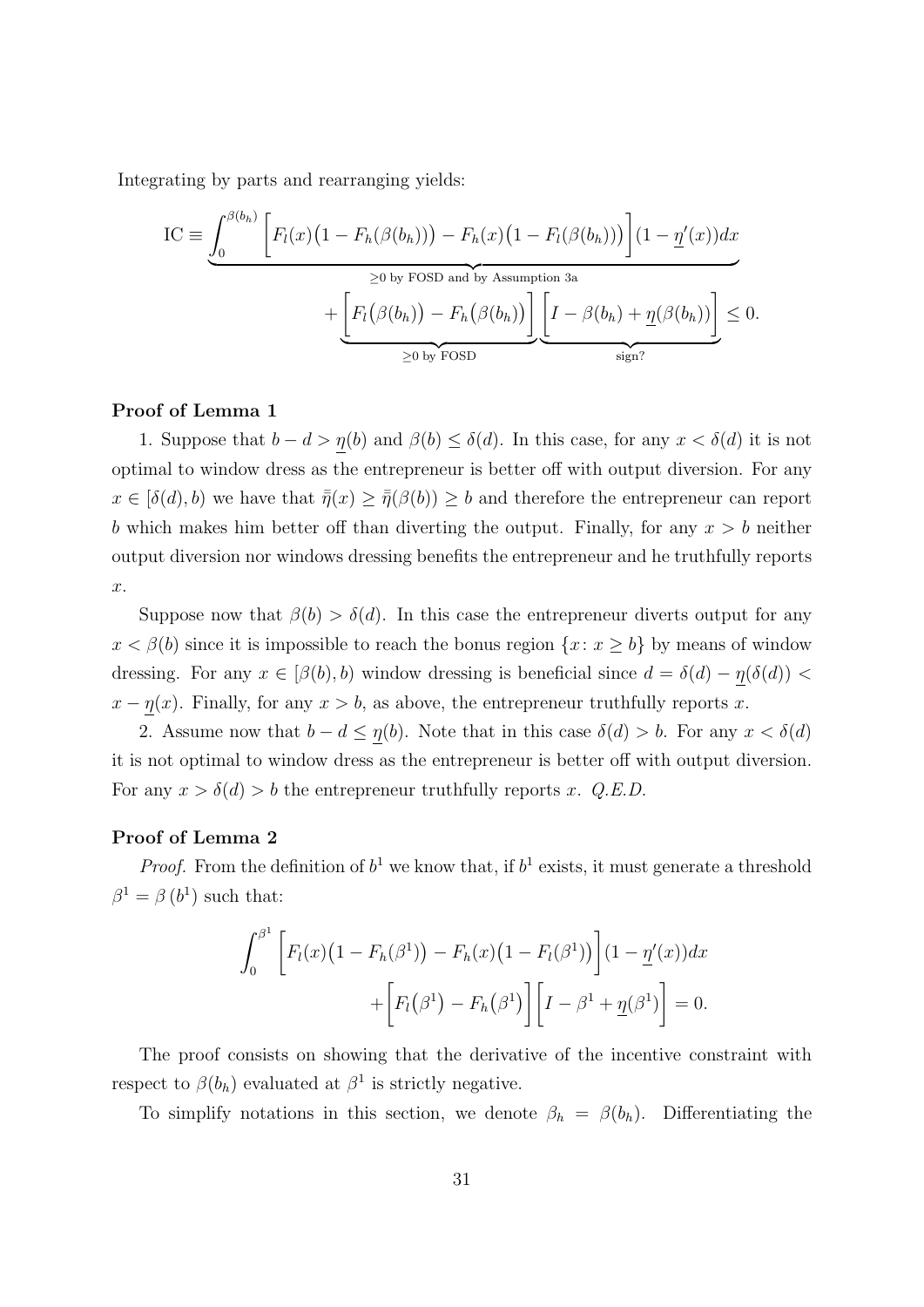incentive constraint (5) with respect to  $\beta_h$  yields:

$$
\frac{\partial IC}{\partial \beta_h} = (f_l(\beta_h) - f_h(\beta_h))[I - \beta_h + \underline{\eta}(\beta_h)] + (F_l(\beta_h) - F_h(\beta_h))(-1 + \underline{\eta}'(\beta_h))
$$
  
+ 
$$
[F_l(\beta_h)(1 - F_h(\beta_h)) - F_h(\beta_h)(1 - F_l(\beta_h))](1 - \underline{\eta}'(\beta_h))
$$
  
- 
$$
f_h(\beta_h) \left[ \int_0^{\beta_h} F_l(x)(1 - \underline{\eta}'(x))dx \right] + f_l(\beta_h) \left[ \int_0^{\beta_h} F_h(x)(1 - \underline{\eta}'(x))dx \right].
$$

Adding and subtraction  $f_l(\beta_h)$  $\left[\int_0^{\beta_h} F_l(x)(1-\underline{\eta}(x))dx\right]$  and rearranging terms yields

$$
\frac{\partial IC}{\partial \beta_h} = (f_l(\beta_h) - f_h(\beta_h)) \left[ I - \beta_h + \underline{\eta}(\beta_h) + \int_0^{\beta_h} F_l(x) (1 - \underline{\eta}'(x)) dx \right]
$$

$$
- f_l(\beta_h) \left[ \int_0^{\beta_h} (F_l(x) - F_h(x)) (1 - \underline{\eta}'(x)) dx \right]
$$

Evaluating the derivative at  $\beta^1$  yields:

$$
\frac{\partial IC}{\partial \beta_h}\Big|_{\beta_h=\beta^1} = \frac{f_l(\beta^1) - f_h(\beta^1)}{F_l(\beta^1) - F_h(\beta^1)} \int_0^{\beta^1} \Big[ F_h(x) (1 - F_l(\beta^1)) - F_l(x) (1 - F_h(\beta^1)) \Big] (1 - \underline{\eta}'(x)) dx
$$
  
+  $(f_l(\beta^1) - f_h(\beta^1)) \int_0^{\beta^1} F_l(x) (1 - \underline{\eta}'(x)) dx - f_l(\beta^1) \int_0^{\beta^1} (F_l(x) - F_h(x)) (1 - \underline{\eta}'(x)) dx$   
=  $\frac{f_l(\beta^1)(1 - F_h(\beta^1))}{F_l(\beta^1) - F_h(\beta^1)} \int_0^{\beta^1} (F_h(x) - F_h(x)) (1 - \underline{\eta}'(x)) dx$   
-  $\frac{f_h(\beta^1)(1 - F_l(\beta^1))}{F_l(\beta^1) - F_h(\beta^1)} \int_0^{\beta^1} (F_h(x) - F_h(x)) (1 - \underline{\eta}'(x)) dx$   
=  $\frac{\int_0^{\beta^1} (F_l(x) - F_h(x)) (1 - \underline{\eta}'(x)) dx}{F_l(\beta^1) - F_h(\beta^1)} \Big[ f_l(\beta^1)[1 - F_h(\beta^1)] - f_h(\beta^1)[1 - F_l(\beta^1)] \Big] < 0.$   
so by FOSD and  $\underline{\eta}'(x) \in [0, 1)$   $\le 0$  because MLRP implies HRO

The fraction is strictly positive whenever  $\beta^1 > 0$ , which is clearly satisfied at every contract that implements investment. The second bracket is negative because we assumed strict MLRP, and it is well known that strict MLRP implies the strict HRO - hazard rate ordering - which in turns guarantees that the bracket is strictly negative.

An immediate consequence of the strict inequality is that if the incentive constraint crosses zero, it must do so only once. Lemma 2 follows. Q.E.D.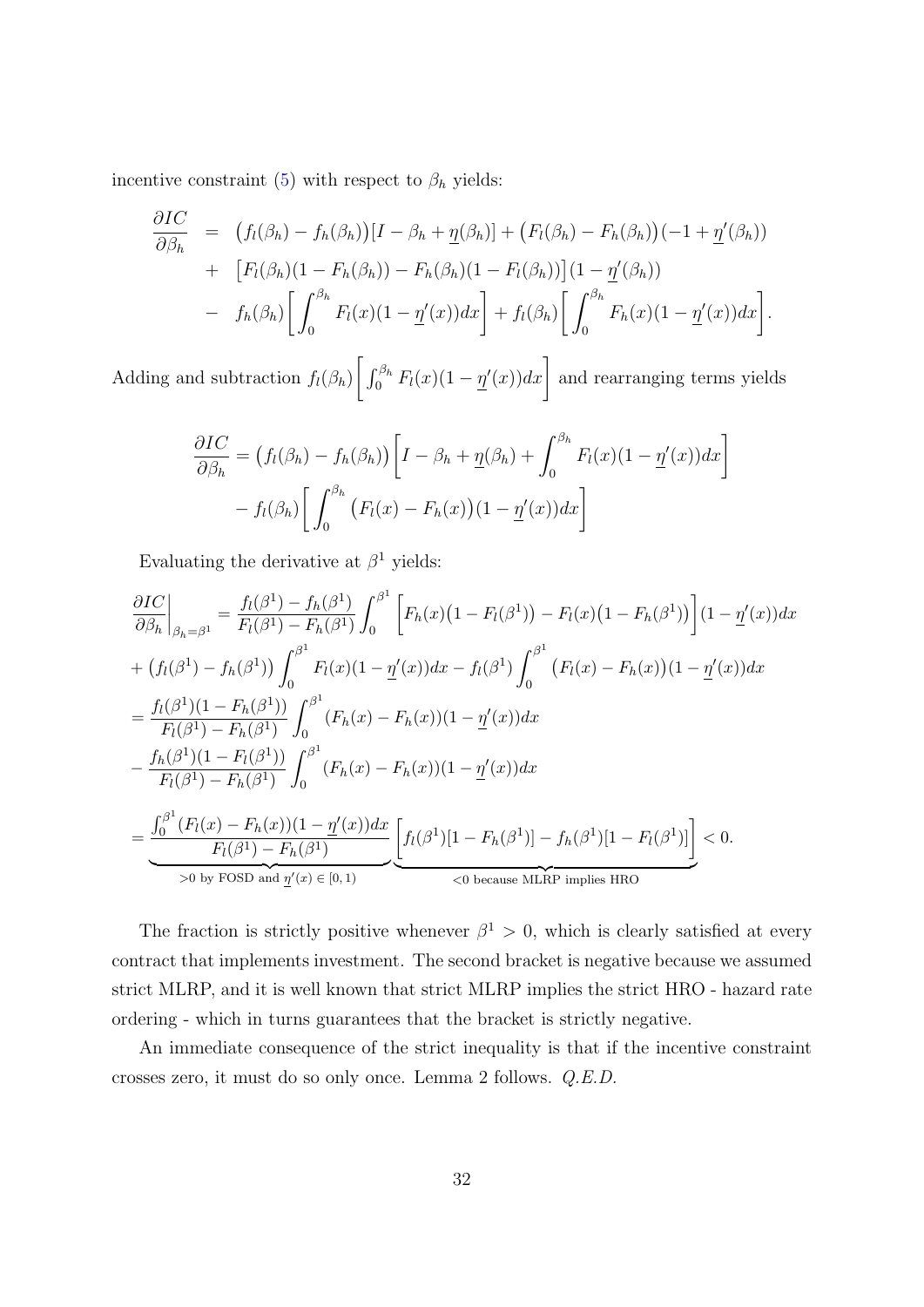### Proof of Theorem 1

*Proof.* Claims a and b: The claims follow from Lemma 2, definition of  $b<sup>1</sup>$  and  $b<sup>max</sup>$ and the fact that if type l entrepreneur issues a bonus contract with  $d_l^* \leq d_h^*$  that breaks even on his type, the h type would mimic him and the financier would end up with a rate of repayment lower than I. If  $\beta(b_h^*) \leq \delta(d_h^*)$ , the incentive compatibility constraints are violated because the contract is ex-post monotonic (see the discussion preceding Lemma 2).

**Claim c:** Suppose that all agents are in the pooling equilibrium  $\hat{e}$  of the game. Type h (the better type) is certainly paying a strictly positive net rate of return to the investors, therefore she would prefer to separate if possible. Type  $l$  would prefer to pool, but she still prefers to separate than to mimic type  $h$  and issue the non-monotonic contract that satisfies (5). Hence, whenever the non-monotonic contract is observed by the lenders off-equilibrium, the Intuitive Criterion implies that they must believe that the deviation comes from type h with probability one. If this is so, the deviation is profitable and the pooling equilibrium does not satisfy the Intuitive Criterion. Q.E.D.

### Proof of Corollary 1

Proof. To establish this result, some preliminary steps are required.

Denote the bonus contract with  $b_h = b^{max}$  and  $d_h = 0$  as  $s^*$ , and compare it with another generic security s such that  $\mathbb{E}_h[s^*] = \mathbb{E}_h[s] = I$ . Define the following sets:

$$
\Pi_{+}(s) \equiv \{m|s^*(m=x) > s(m=x)\}
$$
  

$$
\Pi_{-}(s) \equiv \{m|s^*(m=x) < s(m=x)\}
$$

**Lemma 3.** For every pair  $(m_l = x_l, m_h = x_h)$  in  $X^2$  such that  $m_l \in \Pi_+$  and  $m_h \in \Pi_$ we have  $m_h > m_l$ . Moreover,  $m^*(x_l|s^*) \ge m^*(x_l|s)$  and  $m^*(x_h|s^*) \le m^*(x_h|s)$ .

*Proof.* First notice that  $\Pi_+(s) = \emptyset$  if and only if  $\Pi_-(s) = \emptyset$ , because  $f_t(x) > 0$  for every  $x \in [0, K]$ , for every  $t \in T$ . In this case the lemma is not very useful, but it is still satisfied. Suppose  $\Pi_{+}(s)$  is non-empty. Because of limited liability, it must be the case that  $m_h > b^{max}$  for every  $m_h \in \Pi_{-}$ , and  $m_l < b^{max}$  for every  $m_l \in \Pi_{+}(s)$ . As for the claim about the real payoff, it follows directly from the shape of  $s^*$ .  $Q.E.D.$ 

**Lemma 4.** Denote the bonus contract with  $b_h = b^{max}$  and  $d_h = 0$  as s<sup>\*</sup>. For any generic security s such that  $\mathbb{E}_h[s^*] = \mathbb{E}_h[s] = I$ , we have that  $\mathbb{E}_l[s^*] > \mathbb{E}_l[s]$ .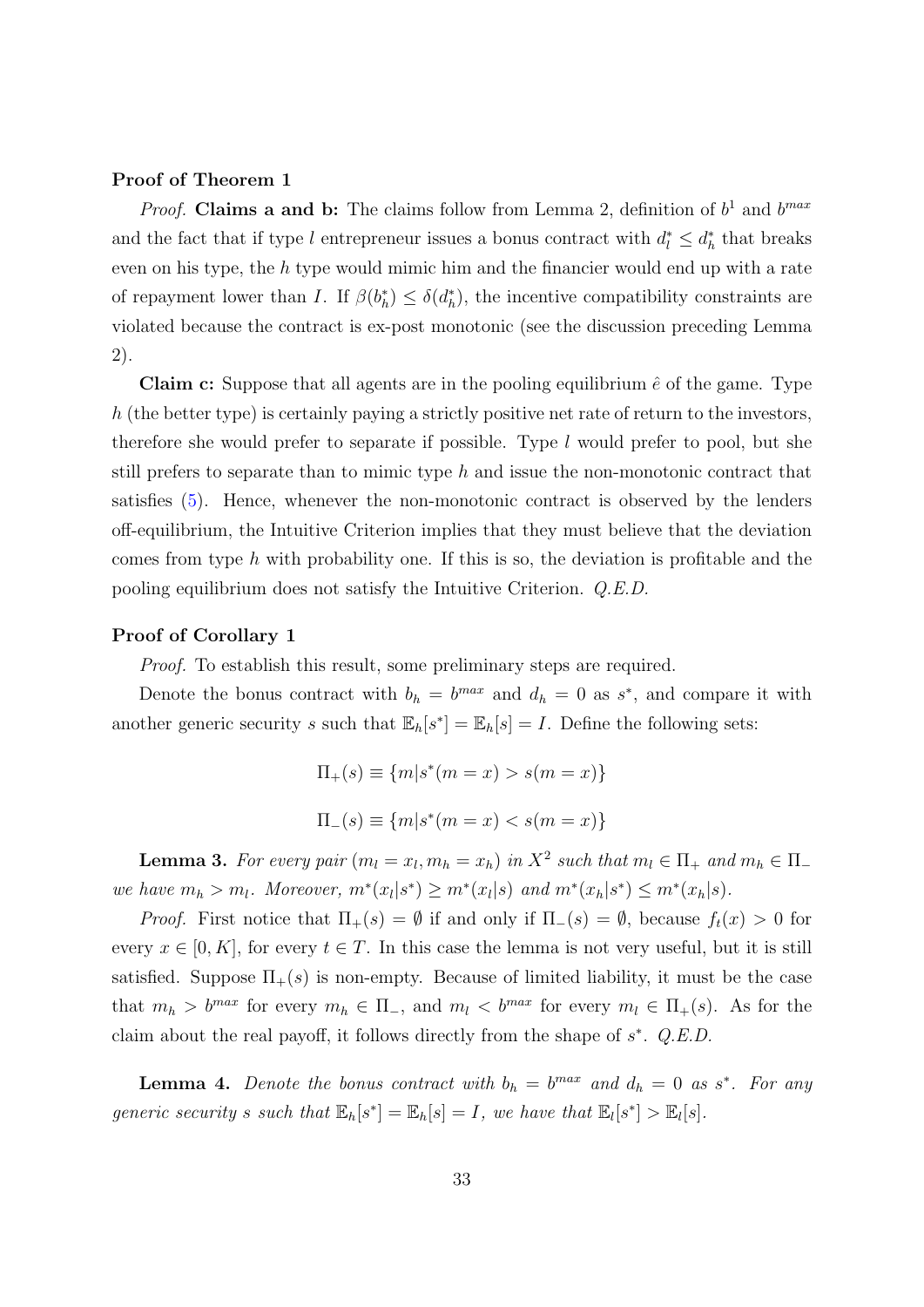*Proof.* The only interesting case is, again, when  $\Pi_{+}(s)$  is non-empty (else the lemma holds trivially). Suppose so. Furthermore, suppose we move from  $s^*$  toward s through a series of steps such that in each step we create a security s' such that  $\mathbb{E}_h[s'] = I$ , but there exists a small interval  $dx_a \in \Pi_+(s)$  such that  $s'(m^*(dx_a)) < s^*(m^*(dx_a))$  and this change is compensated by inducing a change in the real payoff for another small interval  $dx_b \in \Pi_-(s)$  so that  $s'(m^*(dx_b)) > s^*(m^*(dx_b))^{17}$ . Then,

$$
\mathbb{E}_{l}[s^{*}] - \mathbb{E}_{l}[s'] = f_{l}(x_{a}) [s^{*}(m^{*}(dx_{a})) - s'(m^{*}(dx_{a}))] + f_{l}(x_{b}) [s^{*}(m^{*}(dx_{b})) - s'(m^{*}(dx_{b}))]
$$
\n
$$
= \underbrace{[s^{*}(m^{*}(dx_{b})) - s'(m^{*}(dx_{b}))]}_{\lt 0 \text{ by construction}} \underbrace{\left(\frac{f_{l}(x_{b})}{f_{h}(x_{b})} - \frac{f_{l}(x_{a})}{f_{h}(x_{a})}\right)}_{\lt 0 \text{ by MLRP}} f_{t}(x_{b}) > 0,
$$

where the second equality comes from  $\mathbb{E}_h[s^*] = \mathbb{E}_h[s']$ . The iteration of this procedure one step at a time concludes the proof. Q.E.D.

Because of Lemma 4 we know that  $\mathbb{E}_h[s^*] - \mathbb{E}_l[s^*] < \mathbb{E}_h[s] - \mathbb{E}_l[s]$ , for every  $\mathbb{E}_h[s^*] =$  $\mathbb{E}_h[s] = I$ . The Corollary follows. Q.E.D.

### Proof of Theorem 2

*Proof.* Existence: Suppose there exists an  $b_{\lambda}$  that satisfies the pooling zero profit condition. Define the security  $s_p$  so that:  $d_p = 0$  and  $b_\lambda$  solves the pooling zero profit condition. Moreover, suppose that the market posterior is equal to the prior at  $s_p$ , and it is  $\lambda_h = 0$  at any other  $s' \neq s_p$  such that  $s' \in S$ . Then, all types issuing  $s_p$  is an equilibrium. It remains to show that it satisfies D1. In particular, we need to prove that  $D(1|s') \cup D^{0}(1|s') \not\subset D(2|s')$  for every  $s' \neq s_p$  such that  $s' \in S$ . There are two cases:

1. If  $\mathbb{E}_l[s'] < \mathbb{E}_l[s_p]$ , then  $D(1|s') = [I, \infty)$ . Hence  $D(2|s') \subseteq D(1|s') \cup D^0(1|s')$ ;

2. If  $\mathbb{E}_l[s'] \geq \mathbb{E}_l[s_p]$ , Lemma 4 implies  $\mathbb{E}_h[s'] \geq \mathbb{E}_h[s_p]$  as well. But we can say more:

Suppose we move from  $s_p$  to s' through a series of consecutive steps (i.e. interim contracts  $s'$ ) such that in each step we induce an increase in the real payoff of  $s_p$ by raising  $s''(m_k = x_k)$  for some  $x_k \in X$ . Clearly, it must be that  $x_k \ge b_\lambda$ . Notice that because  $s_p$  is a pooling equilibrium, it must be that it does not satisfy (5). Hence, because of MLRP, at  $x_k$  we must have  $f_l(x_k) < f_h(x_k)$  - i.e.  $x_k$  must exceed

<sup>&</sup>lt;sup>17</sup>In both cases, construct the interval such that it is of equal length as the pdf centered at the two points:  $f(x_a)$ ,  $f(x_b)$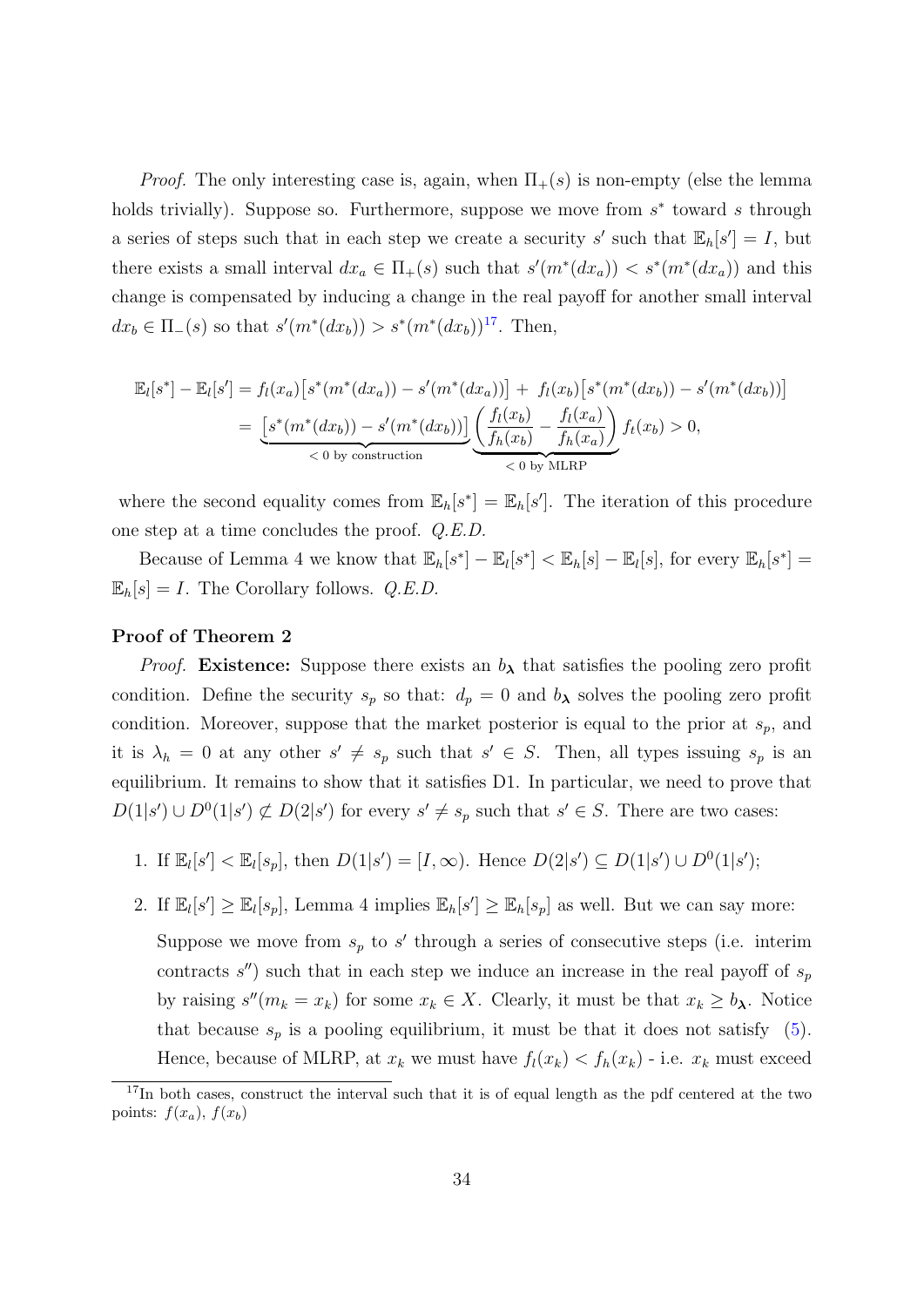the (unique) crossing point of the two densities. Therefore:

$$
\mathbb{E}_{l}[s''] - \mathbb{E}_{l}[s_{p}] = f_{l}(x_{k})[s''(m^{*}(x_{k}|s'')) - s_{p}(m^{*}(x_{k}|s_{p}))]
$$
  
=  $f_{l}(x_{k})(s''(m^{*}(x_{k}|s'')) < f_{h}(x_{k})(s''(m^{*}(x_{k}|s'')) = \mathbb{E}_{h}[s''] - \mathbb{E}_{h}[s_{p}].$ 

Iterating the same logic we conclude that  $\mathbb{E}_h[s'] - \mathbb{E}_h[s_p] > \mathbb{E}_l[s'] - \mathbb{E}_l[s_p]$ . It follows that at  $e_p^*$  it must be the case that, for all  $P^* \geq I$ :

$$
(V'_{h} - V'_{h}) - (V'_{l} - V'_{l}) = (\mathbb{E}_{l}[s'] - \mathbb{E}_{l}[s_{p}]) - (\mathbb{E}_{h}[s'] - \mathbb{E}_{h}[s_{p}]) < 0,
$$

which implies that  $D(2|s') \subseteq D(1|s') \cup D^0(1|s')$  again.

Uniqueness: From Corollary 1 we know that there can only exist other pooling equilibria if the conditions required for Theorem 1 to apply do not hold. We now show that if there exists an  $b_{\lambda} \in (b^{max}, K)$  such that (7) is satisfied, then every pooling equilibrium  $e'$  of the game such that  $e' \neq e_p^*$  does not satisfy D1.

Consider a generic  $e' \neq e_p^*$ . The above analysis and Lemma 4 imply that there exists s' such that  $\mathbb{E}_l[s'] \geq \mathbb{E}_l[s_p]$  but  $\mathbb{E}_h[s'] < \mathbb{E}_h[s_p]$ . Then the logic of the previous proof (point 2 above) is reversed. We conclude that such a equilibrium does not satisfy D1. Q.E.D.

### Proof of Theorem 3

Proof. This theorem can be proved in the same fashion as Theorem 2, with a twist: now it must be the case that a bonus contract with  $d = 0$  cannot satisfy the pooling zero profit condition. Hence, we start by finding the minimum  $d > 0$  such that the condition can be satisfied. Then, the result follows from the logic of the previous proof.

Note that with a bonus contract  $(b_{\lambda}, d_p^*)$  with  $d_p^* > 0$  we are hitting the upper bound of the distribution of earnings. If  $ZP^{-}(K) < 0$  then such contract does not exist because of high degree of output diversion so that even issuing a debt contract with face value K does not satisfy the zero-profit condition. Hence, any other security could not break even for the financier. Q.E.D.

### Proof of Theorem 4

**Proof.** When  $K \to \infty$  there always exists  $b^{max}$  such that the pooling zero profit condition is satisfied for  $d_p = 0$ , because  $f_t(x) > 0$  for every  $x \in X$  and  $t \in T$ . Moreover, regardless of the extent profit manipulation, as long as it is bounded, the pooling contract